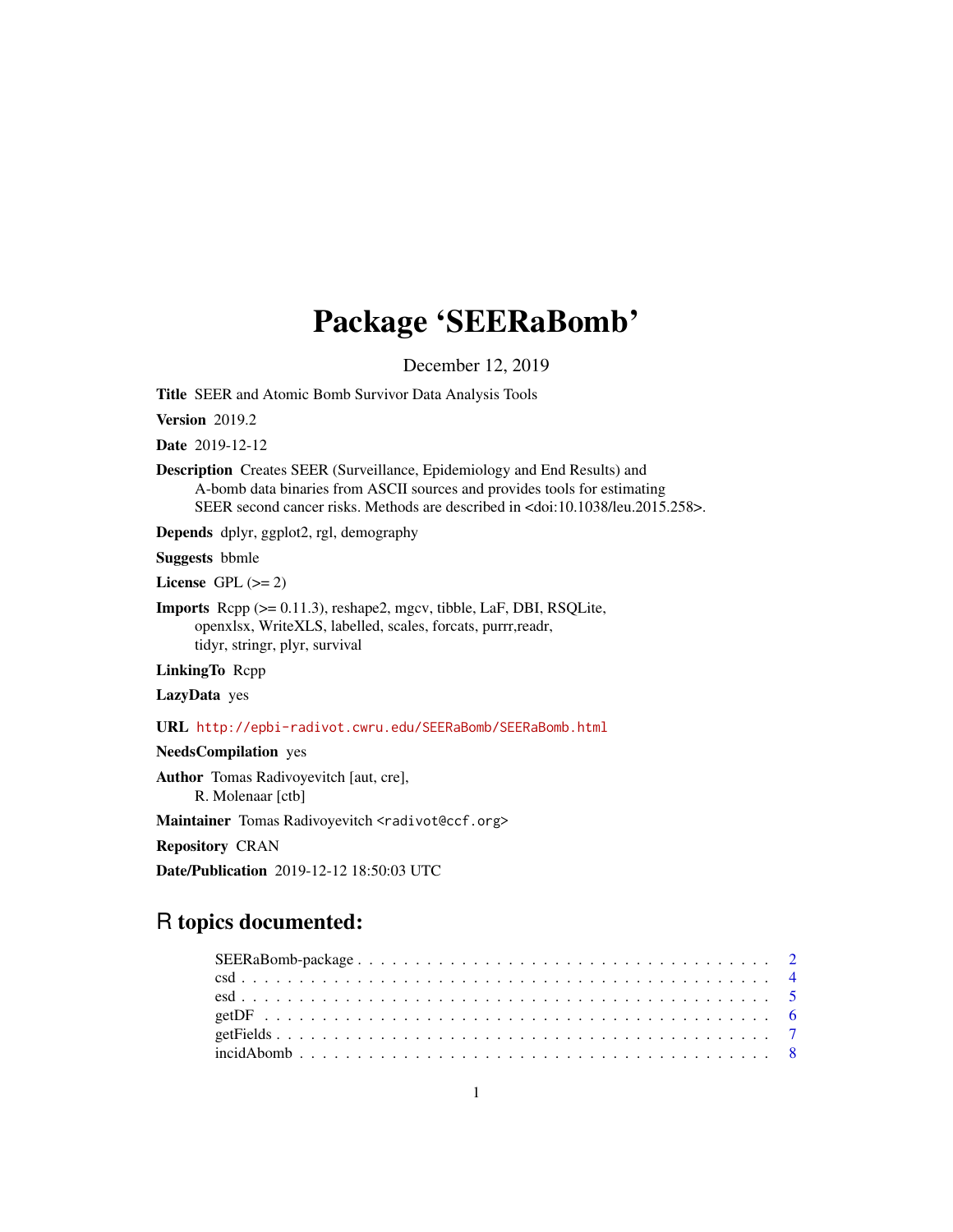<span id="page-1-0"></span>

| Index |       | 38 |
|-------|-------|----|
|       |       | 36 |
|       | stdUS | 35 |
|       |       | 34 |
|       |       | 33 |
|       |       | 32 |
|       |       | 31 |
|       |       | 30 |
|       |       | 29 |
|       |       | 28 |
|       |       | 27 |
|       |       | 26 |
|       |       | 25 |
|       |       | 24 |
|       | msd   | 22 |
|       |       | 21 |
|       |       | 20 |
|       |       | 19 |
|       |       | 18 |
|       |       | 17 |
|       |       | 16 |
|       |       | 15 |
|       |       | 14 |
|       |       | 13 |
|       |       | 12 |
|       |       | 11 |
|       |       | 10 |
|       |       | 9  |

<span id="page-1-1"></span>SEERaBomb-package *SEER and A-Bomb Data Analysis Tools*

# Description

Creates SEER (Surveillance, Epidemiology and End Results) and Japanese A-bomb survivor data binaries from ASCII sources and provides tools for estimating SEER second cancer risks. Depicted below, mkSEER merges cancers and populations of all three of the SEER databases into single cancer and population data frames.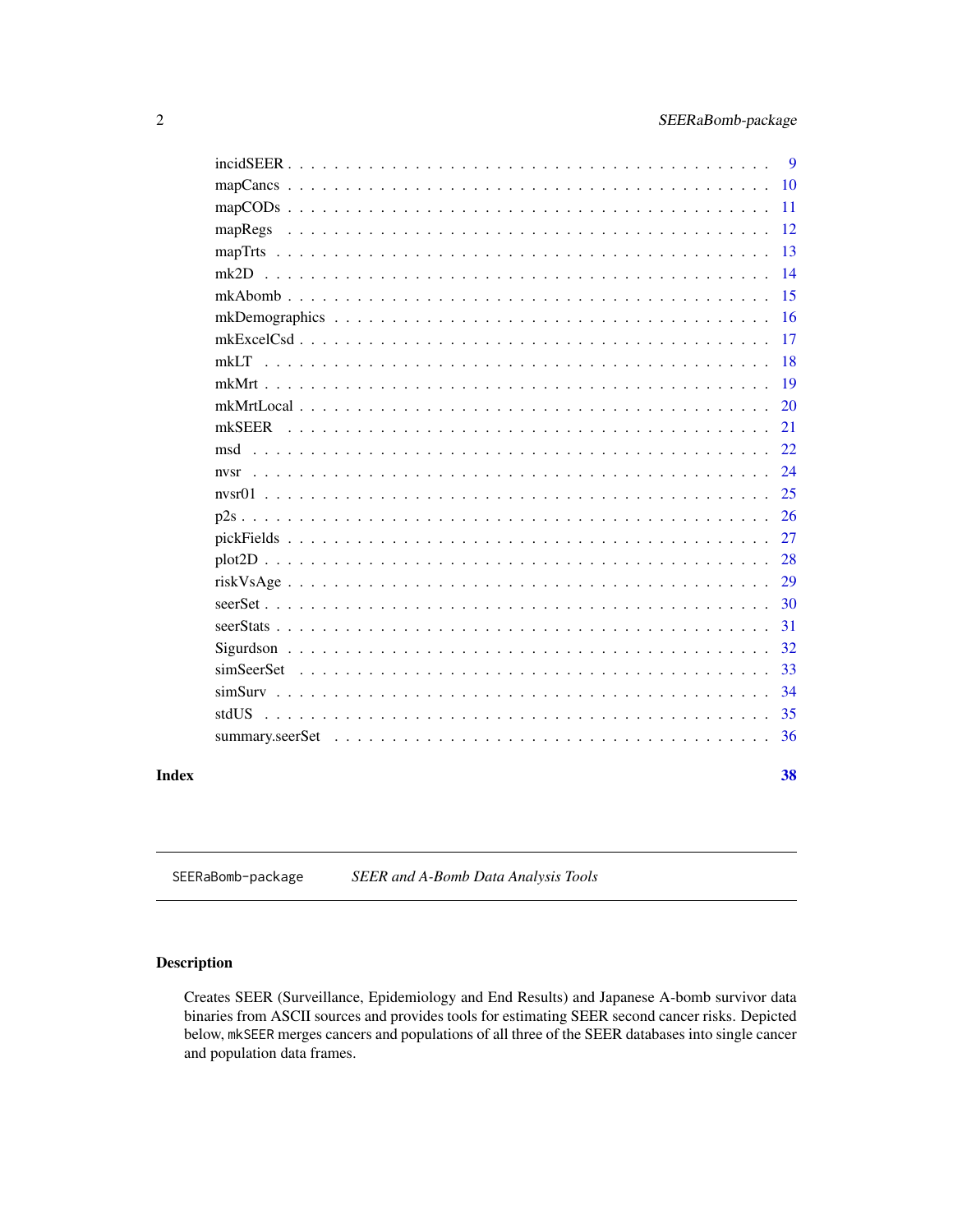

SEER data field positions and names change over the years and the original purpose of SEERaBomb was to buffer/protect R scripts from such changes. A second purpose was to speed up SEER data computations by reducing the data [via pickFields()] to only fields of interest. SEERaBomb now has an additional purpose: estimating relative risks of SEER second cancers after diagnoses of first cancers, using all three SEER databases. Note: SEER no longer includes radiation therapy data by default. Users must thus obtain custom SEER treatment data [https://seer.cancer.gov/data/](https://seer.cancer.gov/data/treatment.html) [treatment.html](https://seer.cancer.gov/data/treatment.html).

#### Details

| Package:  | <b>SEERaBomb</b>                                      |
|-----------|-------------------------------------------------------|
| Type:     | Package                                               |
| Depends:  | dplyr, ggplot2, rgl, demography                       |
| Suggests: | bbmle                                                 |
| License:  | $GPL-2$                                               |
| LazyData: | ves                                                   |
| URL:      | http://epbi-radivot.cwru.edu/SEERaBomb/SEERaBomb.html |

#### Author(s)

Tom Radivoyevitch (<radivot@ccf.org>)

#### References

Surveillance, Epidemiology, and End Results (SEER) Program (www.seer.cancer.gov) Research Data (1973-2015), National Cancer Institute, DCCPS, Surveillance Research Program, Surveillance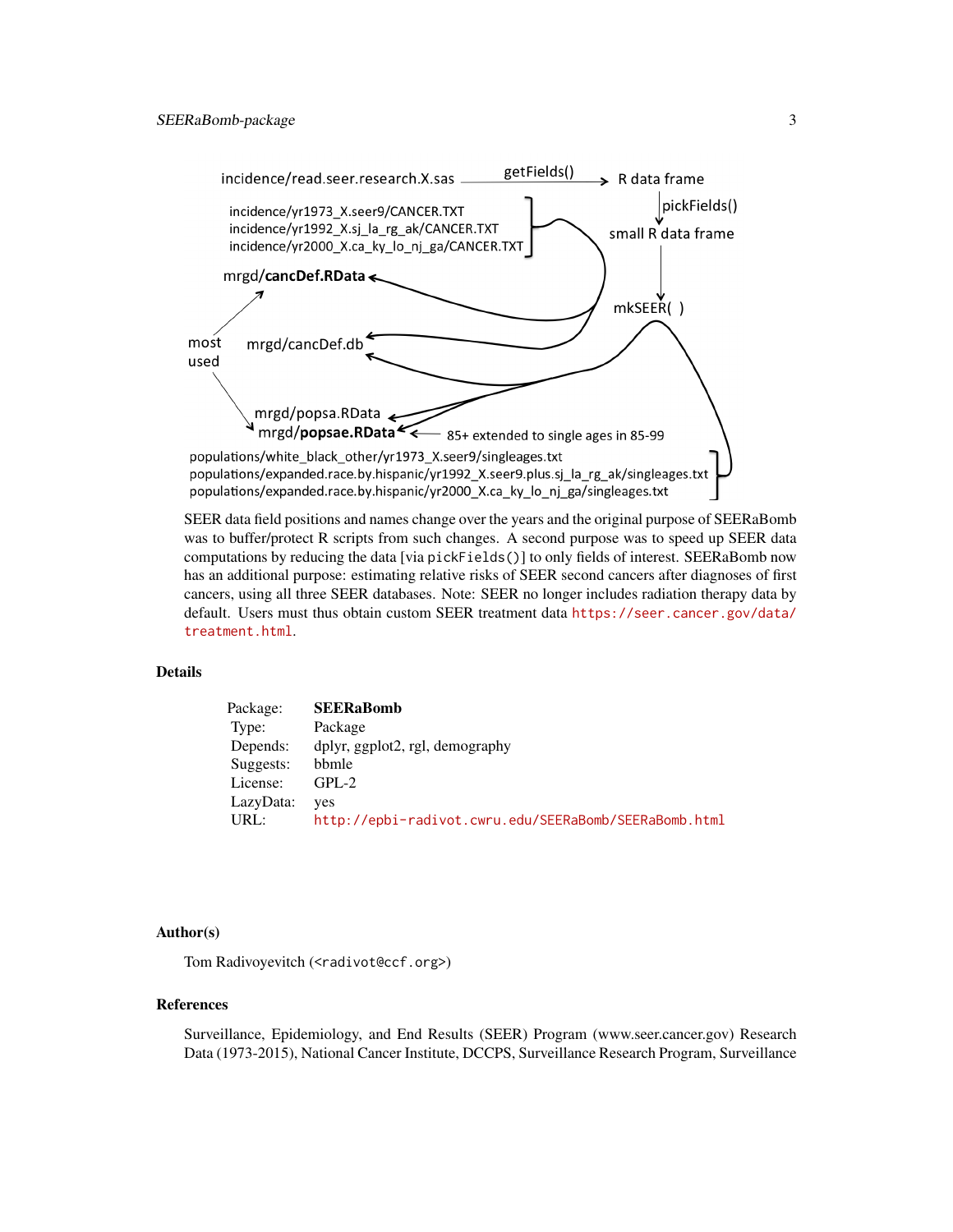<span id="page-3-0"></span>Systems Branch, released April 2018, based on the November 2017 submission.

#### See Also

[getFields](#page-6-1)[,pickFields,](#page-26-1)[mkSEER,](#page-20-1)[mkSEERold,](#page-0-0)[mkAbomb](#page-14-1)

<span id="page-3-1"></span>

| ×                                    |  |
|--------------------------------------|--|
| ٠<br>I<br>$\sim$<br>$\sim$<br>$\sim$ |  |

Cancer risk vs years Since Diagnosis of other cancer

# Description

Computes relative risks (RR) of 2nd cancers over specified intervals of times since diagnoses of a 1st cancer. 2D spline fits are used to produce expected cases E controlling for background risk dedepence on age and calendar year. RR is then O/E where O is the number of observed cases.

#### Usage

```
csd(seerSet,brkst=c(0),brksy=c(1975),brksa=c(0),trts=NULL,
                    PYLong=FALSE,firstS="all",exclUnkSurv=FALSE)
```
# Arguments

| seerSet     | A seerSet object produced by mk2D().                                                                                                                                                                                                        |
|-------------|---------------------------------------------------------------------------------------------------------------------------------------------------------------------------------------------------------------------------------------------|
| brkst       | Vector of breaks in years used to form Time intervals/bins since diagnosis. An<br>upper limit of 100, well beyond 40 years of SEER follow up currently available,<br>is assumed/added to brkst internally, and should thus not be in brkst. |
| brksy       | Vector of breaks used to form groups of calendar Year at 1st cancer diagnosis<br>intervals/bins. An upper limit of yearEnd (last year in SEER; a seerSet field) is<br>assumed/added to brksy internally.                                    |
| brksa       | Vector of breaks used to form groups of Age at 1st cancer diagnosis inter-<br>vals/bins. An upper limit of 126 is assumed.                                                                                                                  |
| trts        | Character vector of treatments of interest. Default of NULL $\Rightarrow$ all levels in<br>seerSet's canc <sub>Strt</sub> .                                                                                                                 |
| PYLong      | Set true if in addition to O and E for each tsd interval you also want PY strips<br>for each individual; having these big dataframes slows saving seerSets, so only<br>fetch if needed.                                                     |
| firstS      | Character vector of first cancers of interest. Default of "all" sets it to the vector<br>of all cancers in the seerSet field cancerS, which is created when the object is<br>first created by seerSet().                                    |
| exclUnkSurv | Set true if you wish to exclude all cases with unknown survival times as a marker<br>of bad data.                                                                                                                                           |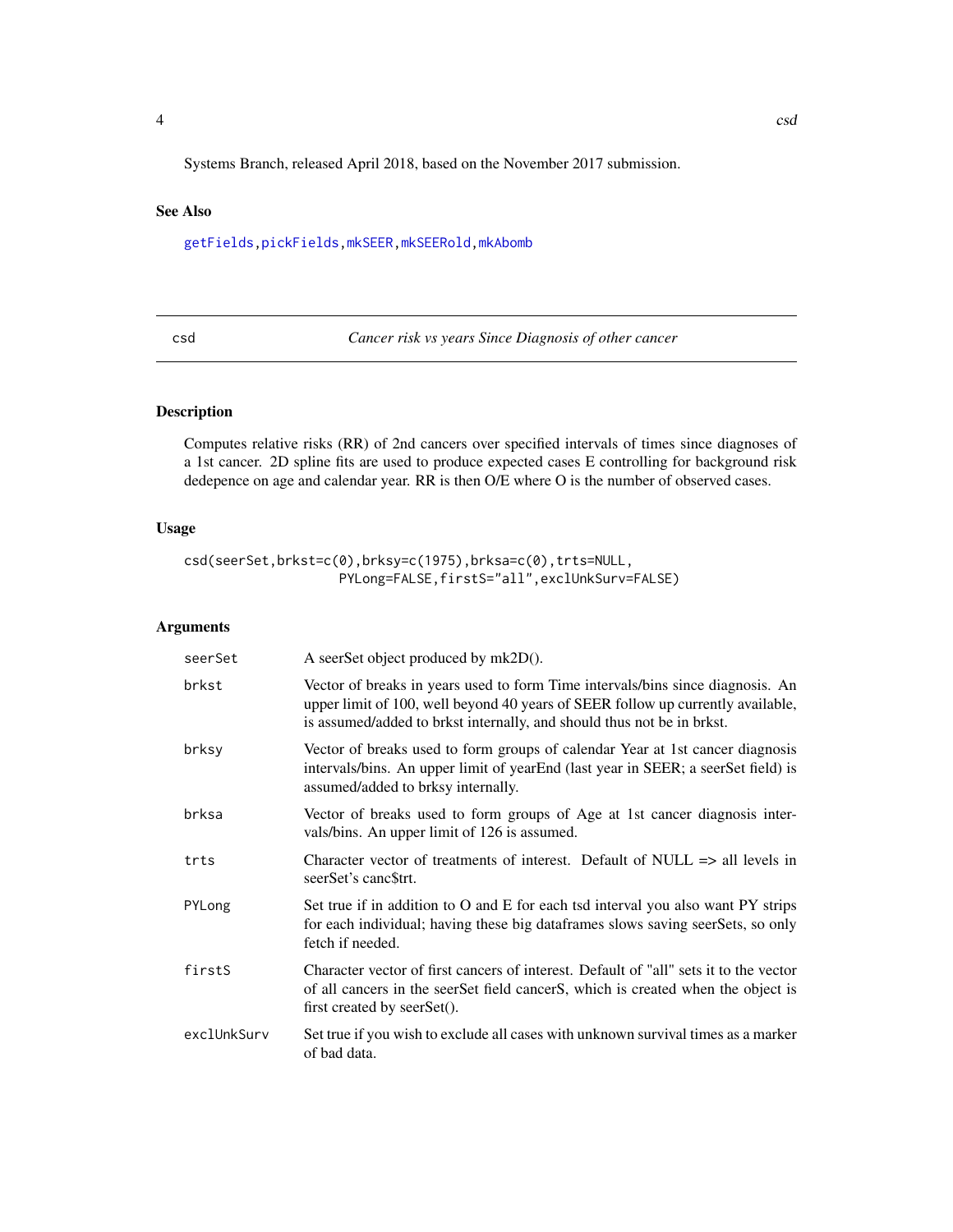# <span id="page-4-0"></span>Value

The input with an L component added to it or extended it if it already existed. Each component of L is a nested list of lists that can yield second cancer relative risks as a function of time since 1st cancer diagnosis. The most recent component of L is also provided as a data.frame seerSet\$DF produced internally using getDF.

#### Note

This function was developed with support from the Cleveland Clinic Foundation.

#### Author(s)

Tom Radivoyevitch (radivot@ccf.org)

#### See Also

[SEERaBomb-package](#page-1-1), mk2D, [seerSet](#page-29-1)

#### Examples

```
## Not run:
library(SEERaBomb)
pm=simSeerSet()
pm=mk2D(pm)
pm$canc
pm=csd(pm,brkst=c(0,5),brksy=c(1975,2000),brksa=c(0,50),trts=c("noRad","rad"))
pm
library(ggplot2)
theme_set(theme_gray(base_size = 16))
theme_update(legend.position = "top")
g=qplot(x=t,y=RR,data=subset(pm$DF,cancer1=="A"&cancer2=="B"),col=trt,geom=c("line","point"),
        xlab="Years Since First Cancer Diagnosis",ylab="Relative Risk")
g=g+facet_grid(yearG~ageG,scales="free")+geom_abline(intercept=1, slope=0)
g+geom_errorbar(aes(ymin=rrL,ymax=rrU,width=.15))
```
## End(Not run)

esd *Event vs years Since Diagnosis*

#### Description

Computes relative risks (RR) of second cancers over specified years-since-diagnosis intervals. SEER incidence rates are used to compute background/expected numbers of cases E, sex, age, and calendar year specifically.  $RR = O/E$  where O and E are the numbers of observed and expected cases.

#### Usage

esd(d,srfF,srfM,brkst=c(0,2,5),brksy=NULL)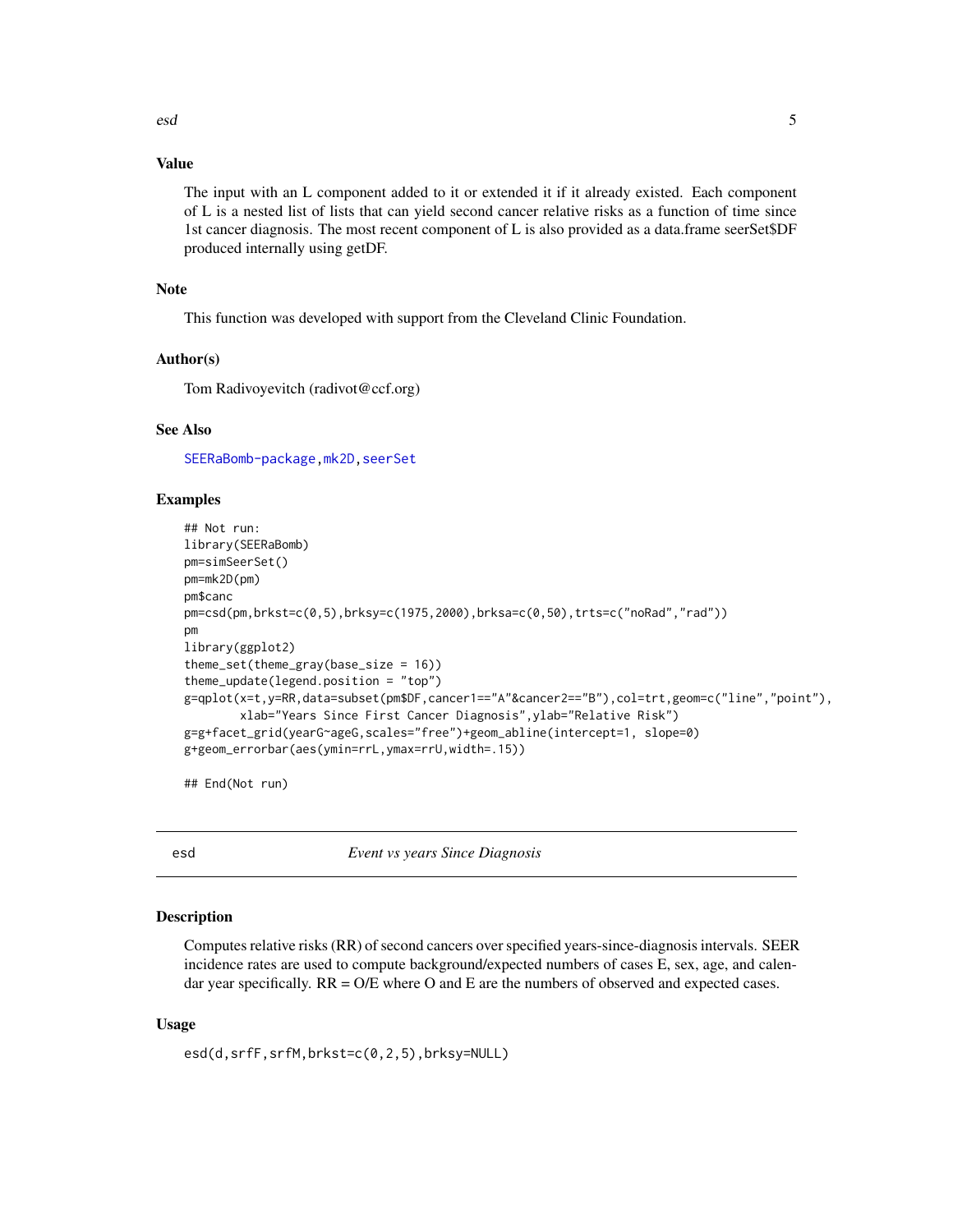# <span id="page-5-0"></span>Arguments

| d     | Input data.frame with columns: yrdx, agedx, sex, py at risk (in years), cancer1,<br>and cancer2. Cancer1 and cancer2 should use standard SEERaBomb cancer<br>names, see mapCancs. Cases not ending in a second cancer should have cancer 2<br>set to "none". |
|-------|--------------------------------------------------------------------------------------------------------------------------------------------------------------------------------------------------------------------------------------------------------------|
| srfF  | Female incidence surface. Output D of mk2D for females, for cancers in cancer2                                                                                                                                                                               |
| srfM  | Male incidence surface. Output D of mk2D for males, for cancers in cancer2                                                                                                                                                                                   |
| brkst | Vector of breaks in years used to form times since diagnosis intervals/bins.                                                                                                                                                                                 |
| brksy | Vector of breaks of calendar years to show trends. Leave NULL for all in one.                                                                                                                                                                                |

# Value

data.frame with observed and expected cases, RR, and RR CI for each time since diagnosis interval.

#### Note

This function was developed with support from the Cleveland Clinic Foundation.

# Author(s)

Tom Radivoyevitch (radivot@ccf.org)

#### See Also

[SEERaBomb-package](#page-1-1), mk2D, [msd](#page-21-1)

getDF *Converts a seerSet\$L series to a data.frame*

# Description

Creates a data.frame of observed and expected cases for each first and second cancer and treatment. csd() calls this internally for the most recent time series, so it may not need to be called directly.

# Usage

```
getDF(seerSet,srs=NULL)
```
# Arguments

| seerSet | seerSet object produced by csd().                                                                                                                                 |
|---------|-------------------------------------------------------------------------------------------------------------------------------------------------------------------|
| srs     | Series. The time series of interest. NULL (default) implies the currently active<br>series, which is the most recent. A number i implies the ith series. A string |
|         | identifies the series by name (numeric vectors will be coerced to such a string via                                                                               |
|         | $past0("b", paste(brks, collapse"—")$ ) where brks = vector of time breakpoints.                                                                                  |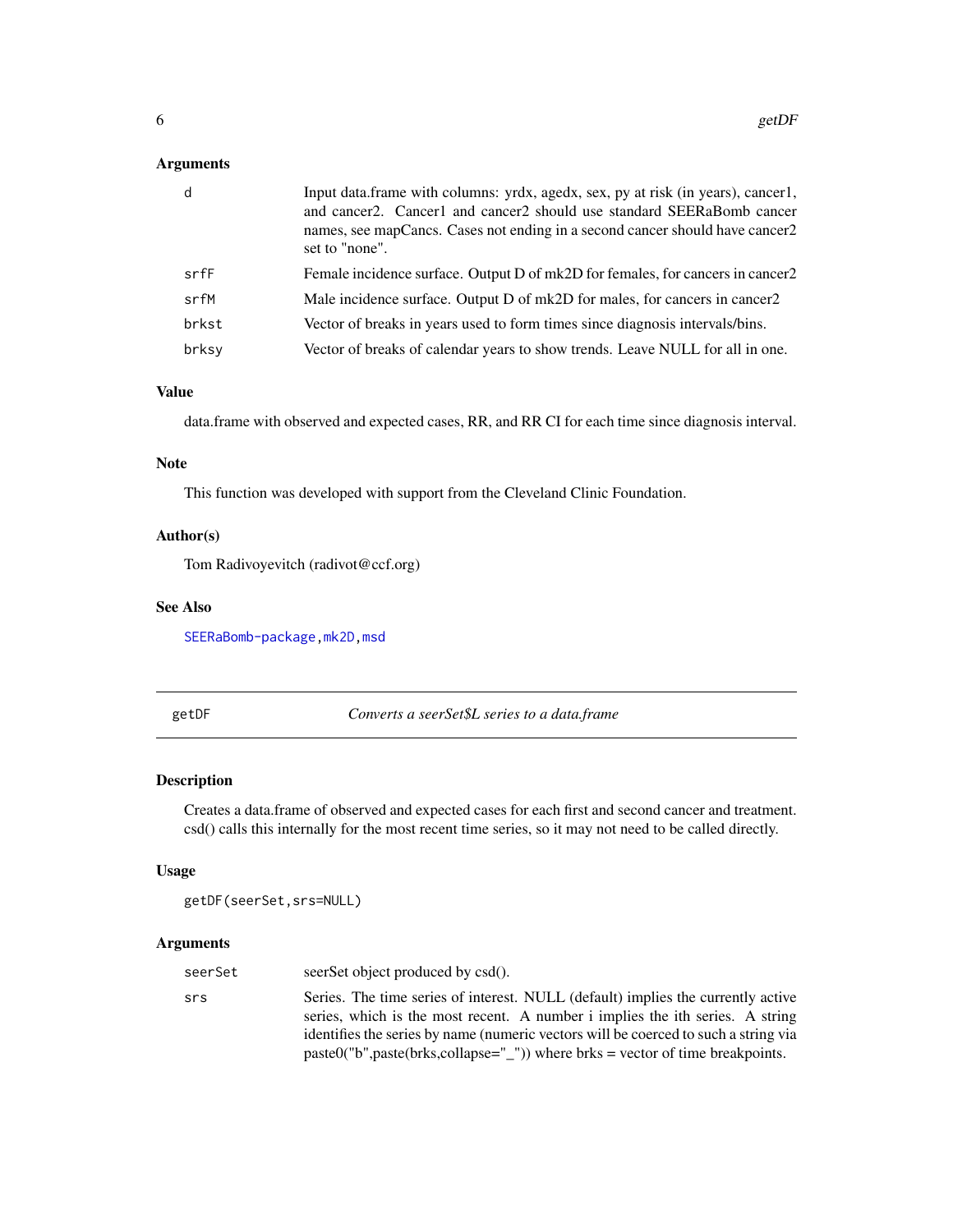#### <span id="page-6-0"></span>getFields **7**

# Value

A data.frame in long format that can be used by ggplot.

# Note

I envision getting away from saving multiseries seerSet objects and instead just saving several DF outputs of getDF. Besides smaller objects, a reason for this is that two L objects out of csd can now be confounded if they have the same time since diagnosis series but a different series for age and/or year of diagnosis.

#### Author(s)

Tom Radivoyevitch (radivot@ccf.org)

# See Also

[SEERaBomb-package](#page-1-1), csd

# Examples

```
## Not run:
library(SEERaBomb)
load("~/data/SEER/mrgd/cancDef.RData") #load in canc
load("~/data/SEER/mrgd/popsae.RData") # load in popsae
canc=canc%>%select(-reg,-recno,-agerec,-numprims,-COD,
          -age19,-age86,-radiatn,-ICD9,-db,-histo3)
popsa=popsae%>%group_by(db,race,sex,age,year)%>%summarize(py=sum(py)) # sum on regs
pm=seerSet(canc,popsa,Sex="male",ageStart=0,ageEnd=100) #pooled (races) male seerSet
pm=mk2D(pm,secondS=c("AML","MDS"))
firstS=c("NHL","MM")
pm=csd(pm,brkst=c(0,1,5),trts=c("rad","noRad"),firstS=firstS)
pm$DF
getDF(pm)
```
## End(Not run)

<span id="page-6-1"></span>getFields *Get fields from SEER SAS file*

#### Description

Converts the SAS file in the SEER 'incidence' directory into a data frame in R.

#### Usage

getFields(seerHome="~/data/SEER")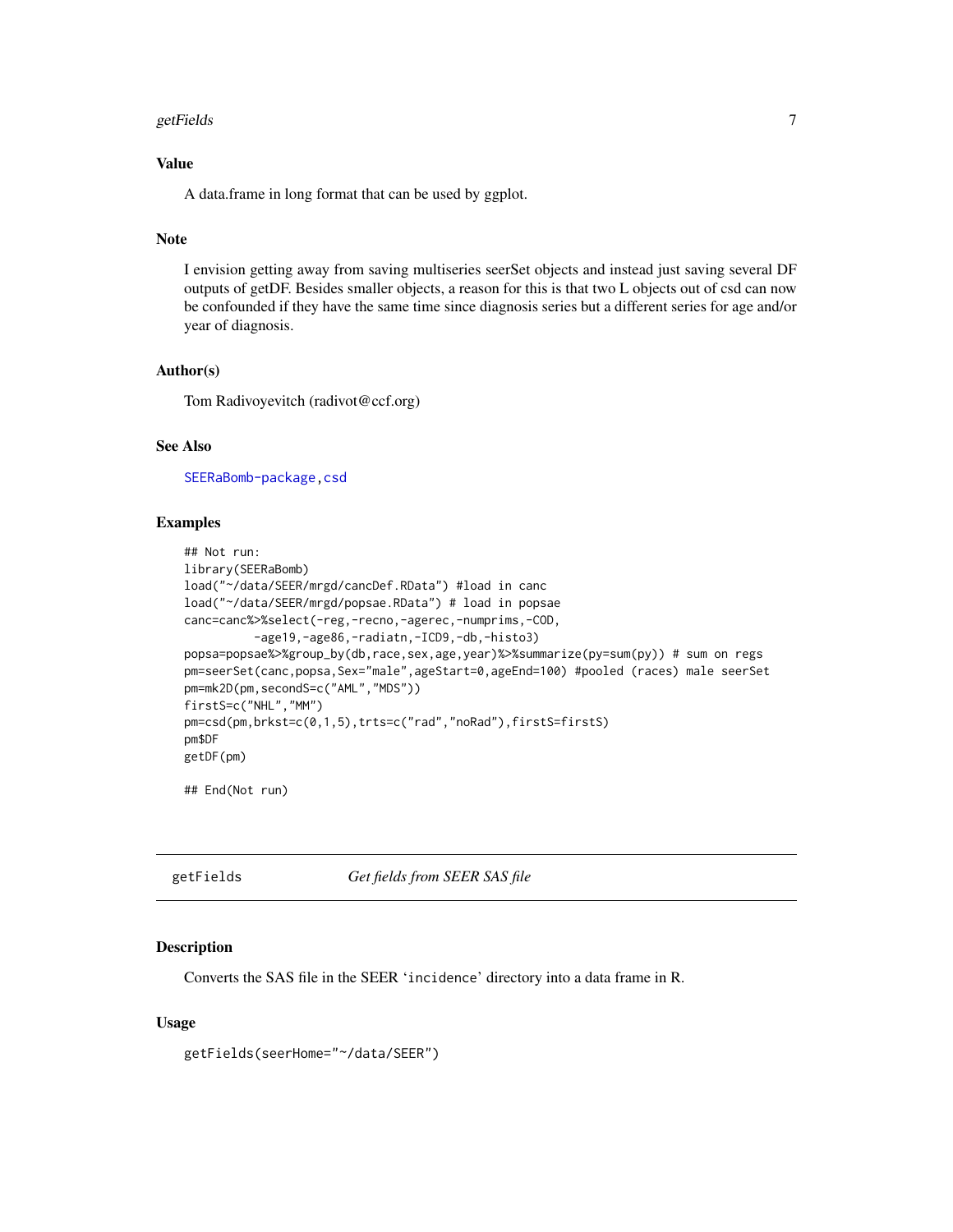#### <span id="page-7-0"></span>Arguments

seerHome The directory that contains the SEER 'population' and 'incidence' directories.

#### Details

SEER provides a SAS file for reading SEER ASCII data files into SAS. This file is parsed by getFields() to generate a data frame in R that contains all of the SEER fields. This data frame describes these fields in terms of their names (short and long forms), their starting points, and their widths.

#### Value

A data frame with one row for each field and columns that contain corresponding starting positions, widths, sas names, short names, and expansions thereof.

#### Author(s)

Tom Radivoyevitch (<radivot@ccf.org>)

# See Also

[SEERaBomb-package](#page-1-1)[,mkSEER,](#page-20-1)[pickFields](#page-26-1)

#### Examples

```
## Not run:
library(SEERaBomb)
(df=getFields())
head(df,20)
```
## End(Not run)

incidAbomb *Computes A-bomb incidences*

#### Description

Creates A-bomb survivor incidence rates and confidence intervals.

# Usage

```
incidAbomb(d)
```
#### Arguments

d Tibble, typically grouped, with DG column ending 1st block and py starting the last.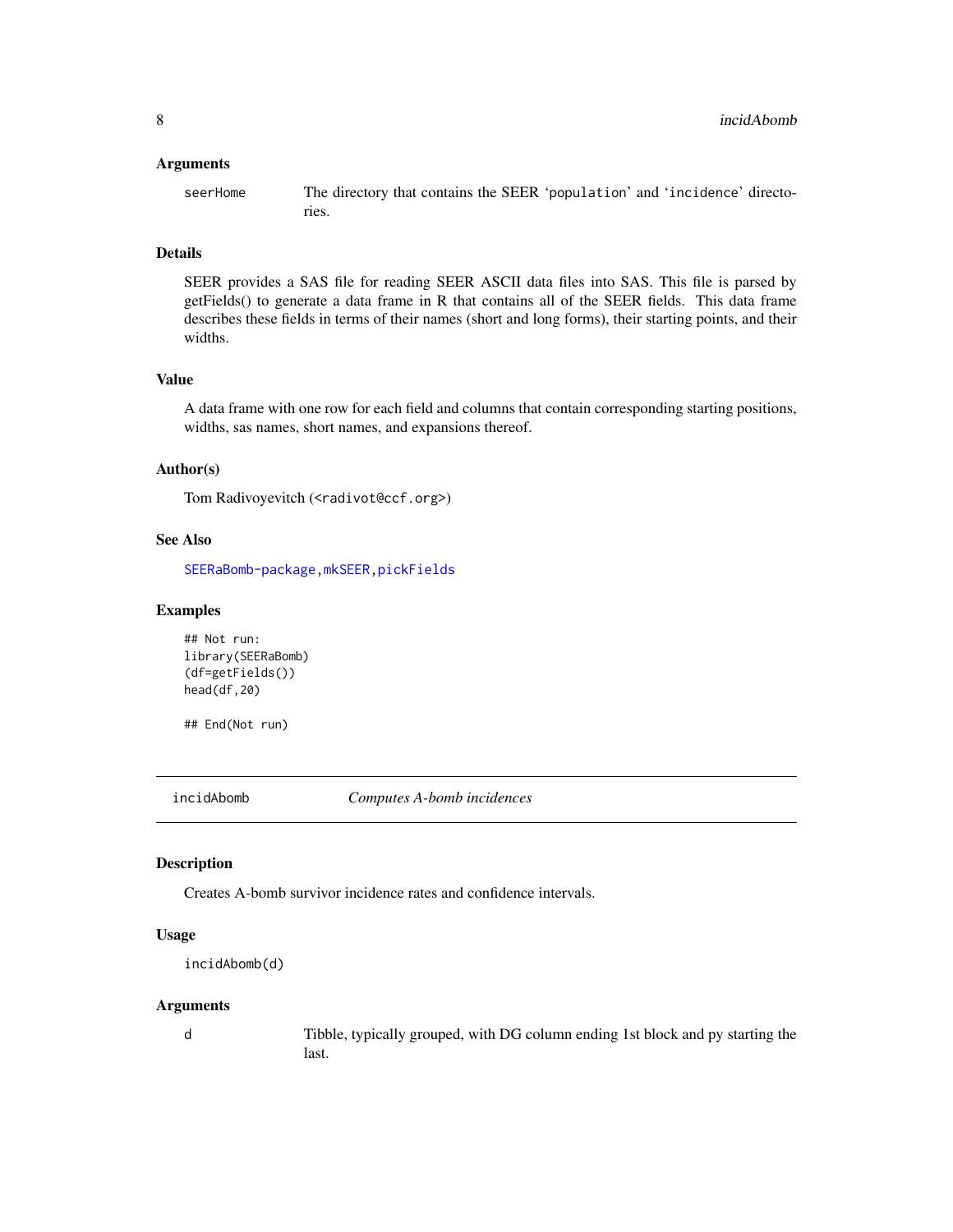#### <span id="page-8-0"></span>incidSEER 9

# Details

The columns DG and py must exist in d, in that order. Person-year weighted means will be formed of any columns between them. Its OK if none exist. Sums are formed on py and anything to their right. It is assumed that cancer types begin after py, with at most upy and/or subjects intervening them.

# Value

A tibble data frame, summarized by groups, with cancers after py in a new cancers column, and new columns O (observed cases), incid and incid 95% CI limits LL and UL.

# Author(s)

Tom Radivoyevitch (radivot@ccf.org)

#### See Also

[SEERaBomb-package](#page-1-1)

incidSEER *Computes SEER incidences*

#### Description

Creates SEER incidence rates and confidence intervals.

#### Usage

```
incidSEER(canc,popsae,cancers)
```
# Arguments

| canc    | data frame of cancer cases         |
|---------|------------------------------------|
| popsae  | data frame of person years at risk |
| cancers | character vector of cancer types   |

# Details

This left joins popsae and cancers in canc.

#### Value

A data frame with observed cases (O), incid, and incid 95% CI limits LL and UL.

# Author(s)

Tom Radivoyevitch (radivot@ccf.org)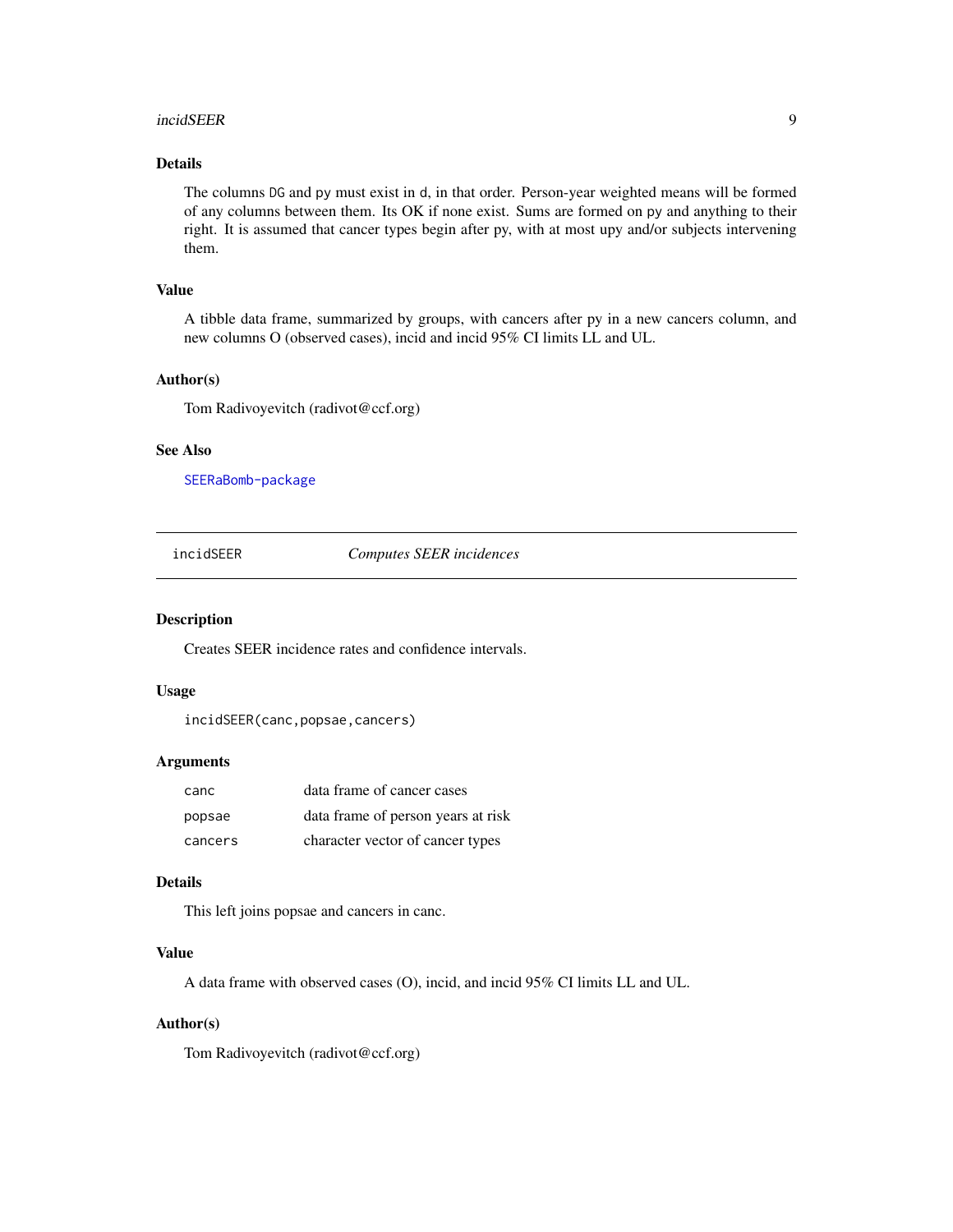# See Also

[SEERaBomb-package](#page-1-1)

### <span id="page-9-1"></span>mapCancs *Map ICD9 and ICD-O3 codes to cancers*

# **Description**

Adds a factor cancer with easily recognizable levels to a SEER cancer data.frame.

# Usage

mapCancs(D)

# Arguments

D A data frame that includes ICD9 and historial as columns.

#### Value

The input data frame with an additional cancer column added on.

#### Note

This is used by mkSEER() when it generates R binaries of the SEER data. Otherwise it provides current cancer definitions (seen by looking at the function definition).

#### Author(s)

Tom Radivoyevitch (radivot@ccf.org)

#### See Also

[SEERaBomb-package](#page-1-1)[,mapRegs](#page-11-1)

# Examples

library(SEERaBomb) mapCancs # shows default definitions

<span id="page-9-0"></span>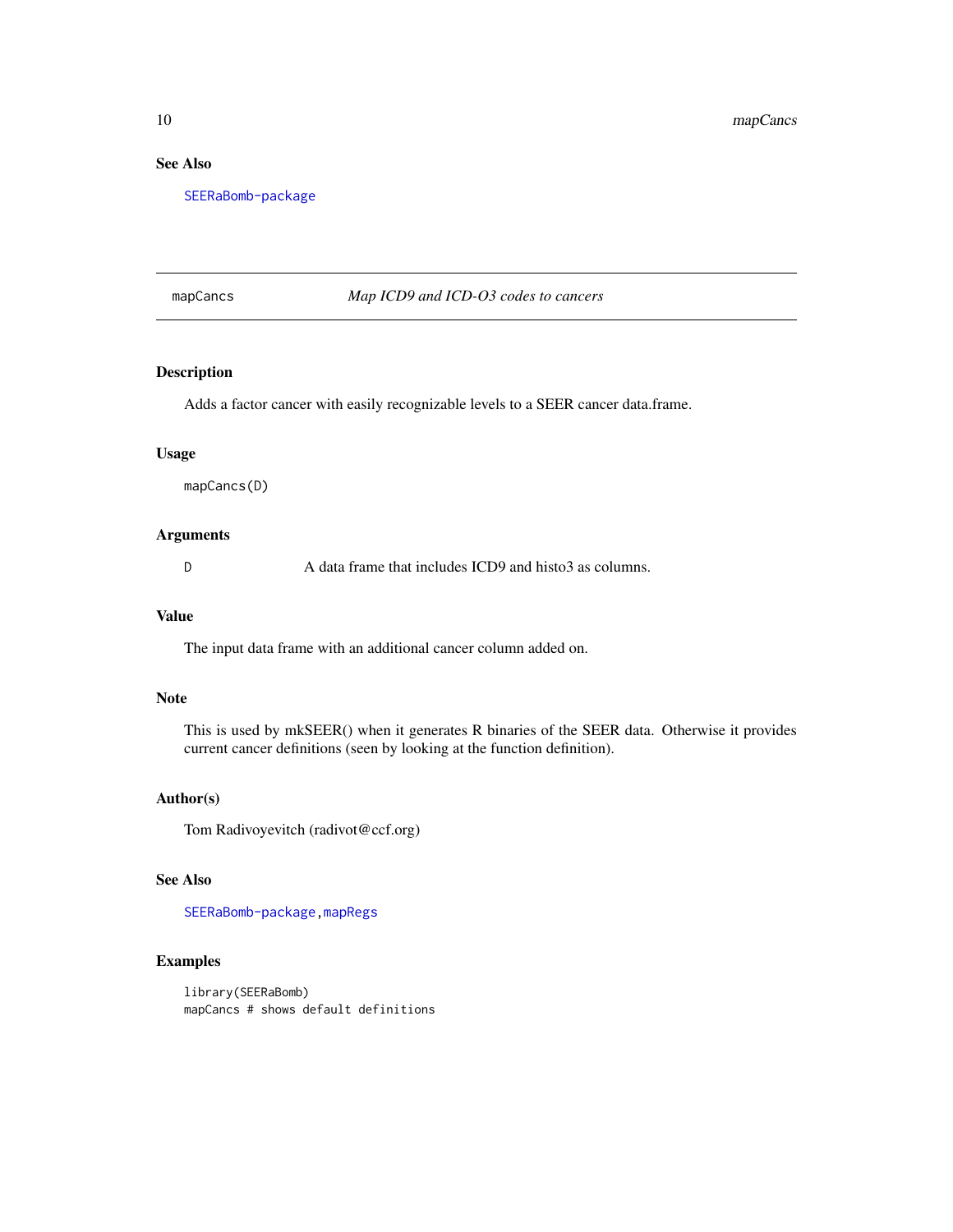<span id="page-10-0"></span>

Maps integer cause of death (COD) codes in COD of a SEER cancer data frame to a factor CODS with recognizable levels. This is a bit slow, so it is called within mkSEER.

#### Usage

mapCODs(D)

# Arguments

D A data frame that includes COD as a column.

# Value

The input data frame with an additional CODS column added on.

#### Note

Typing mapCODs dumps the function definition and thus the mapping used.

#### Author(s)

Tom Radivoyevitch (radivot@ccf.org)

# See Also

[SEERaBomb-package](#page-1-1)[,mapRegs](#page-11-1)

# Examples

library(SEERaBomb) mapCODs # shows default definitions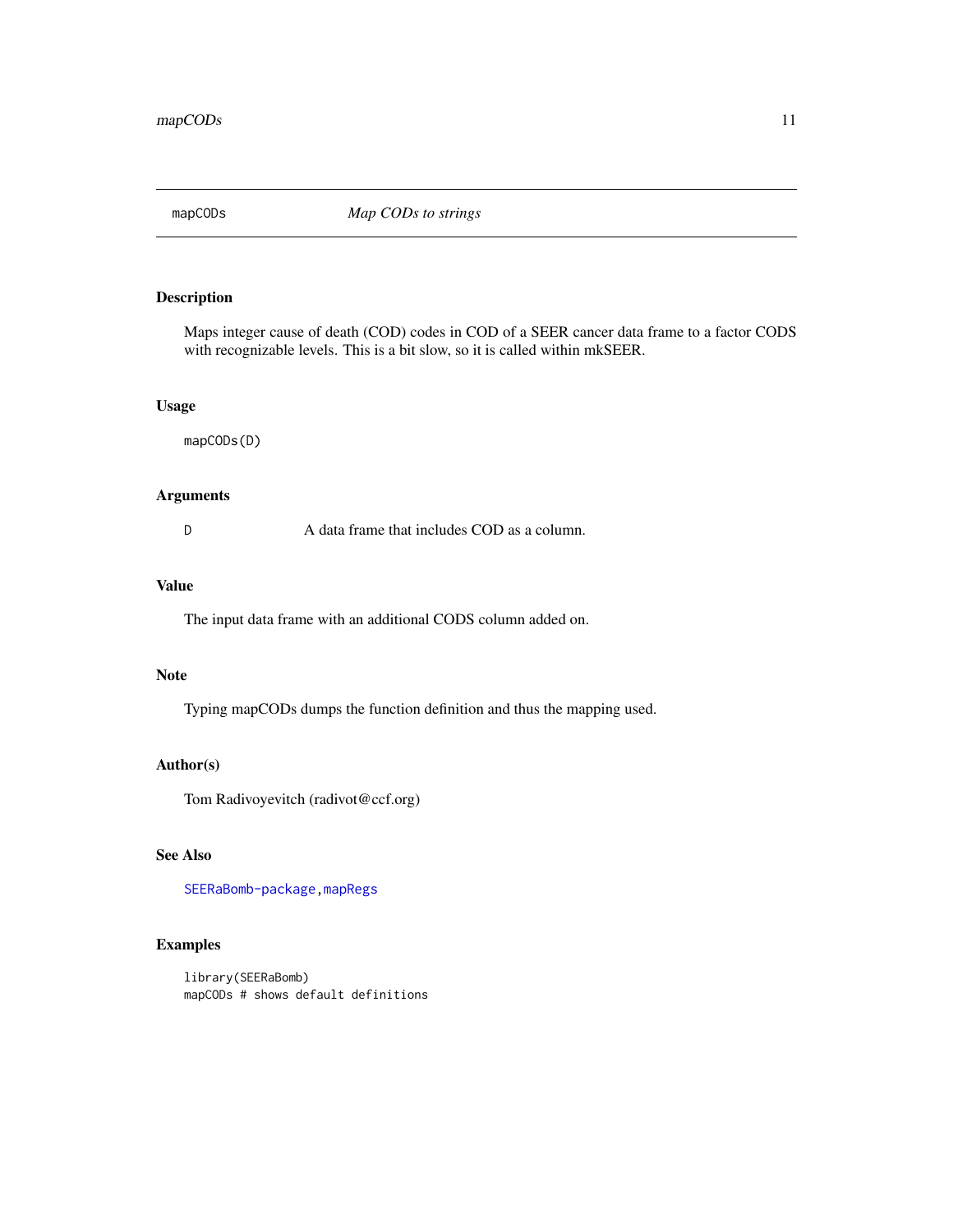<span id="page-11-1"></span><span id="page-11-0"></span>

Maps codes for SEER registries to 2-letter acronyms and corresponding descriptions.

#### Usage

mapRegs(code=NA)

#### **Arguments**

code Full SEER codes as found in SEER Cancer files. Add 1500 to popuation file codes get such cancer file codes. If this argument is missing (the default) a full dataframe of symbols and descriptions is returned.

# Value

A dataframe of SEER registry symbols and descriptions with rownames such as "1501" for sf (san francisco) and "1520" for dM (detroit Michigan), or just the symbol if the rowname is given. Note that city characters are in lower case and state characters are in upper case.

#### Note

This function is used by mkSEER when it generates merged R binaries. It is exposed to provide quick access to registry acronym definitions.

# Author(s)

Tom Radivoyevitch (radivot@ccf.org)

# See Also

[SEERaBomb-package](#page-1-1)[,mapCancs](#page-9-1)

#### Examples

```
library(SEERaBomb)
mapRegs(1501)
mapRegs()
```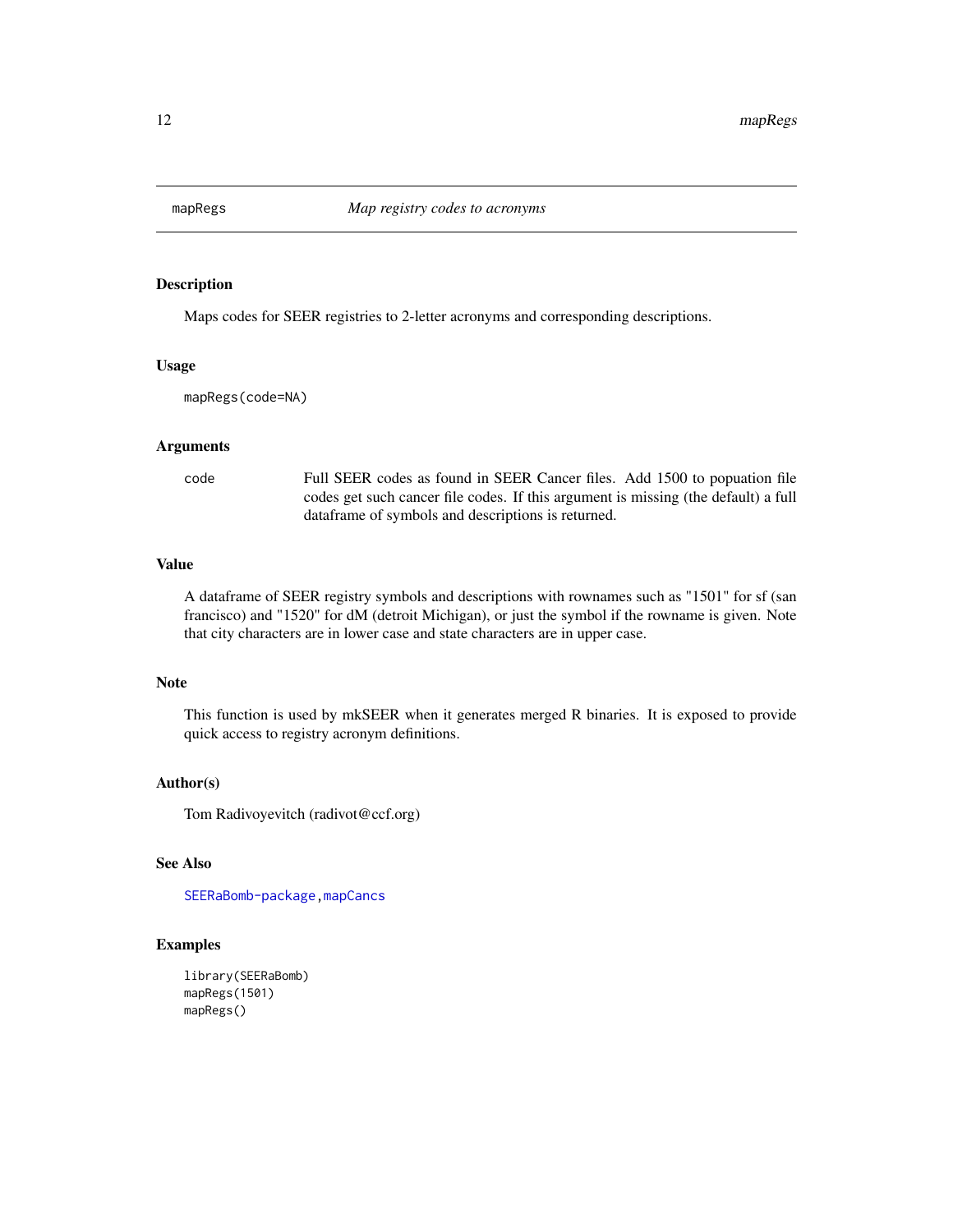<span id="page-12-1"></span><span id="page-12-0"></span>

Uses SEER codes in the SEER field radiatn to add a factor named trt with levels "noRad","rad", and "unk" to a cancer data frame.

# Usage

mapTrts(D)

# Arguments

D A SEER cancer data frame that includes the field radiatn as a column.

#### Value

The input data frame with an additional trt column added to its end.

# Note

This function is used by mkSEER when it generates merged R binaries. It is exposed to state the default definition of trt and, by way of example, to show how to override it.

#### Author(s)

Tom Radivoyevitch (radivot@ccf.org)

# See Also

[SEERaBomb-package](#page-1-1)[,mapTrts](#page-12-1)

# Examples

library(SEERaBomb) mapTrts # exposes default definition of trt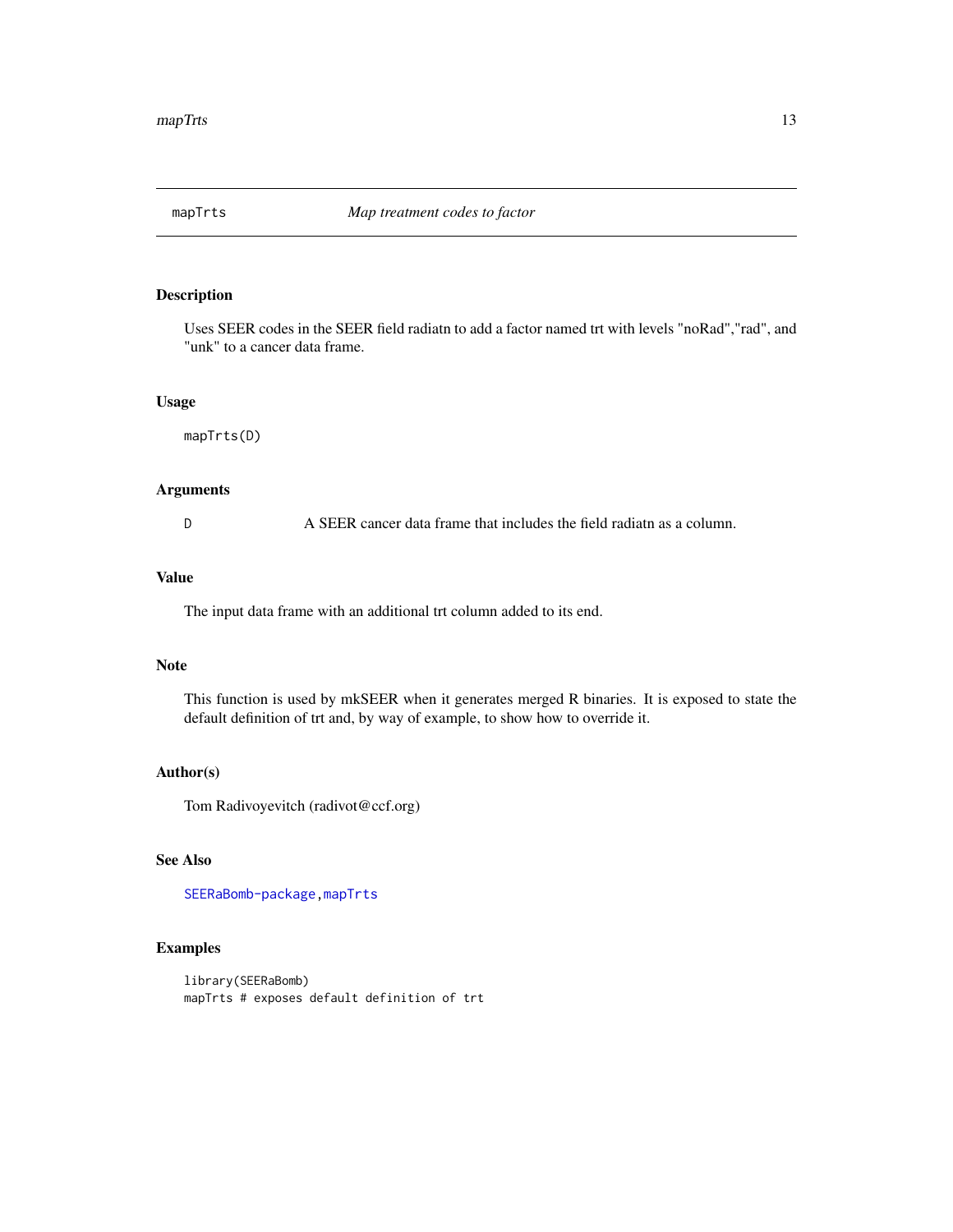<span id="page-13-1"></span><span id="page-13-0"></span>Produces two dimensional (2D) spline fits of cancer incidence versus age and calendar year, with interactions. In conjunction with person years (PY) at risk, this is used in csd() to produce expected numbers of cases under a null hypothesis that prior cancers do not impact subsequent cancer risks.

#### Usage

```
mk2D(seerSet, knots=5, write=FALSE, outDir="~/Results",txt=NULL,secondS=NULL)
```
#### Arguments

| seerSet | Object of class seerSet, i.e. output list of seerSet().                                                                     |
|---------|-----------------------------------------------------------------------------------------------------------------------------|
| knots   | Base number of knots; overrides are in place for some cancers.                                                              |
| write   | TRUE = write 2D fits to files. The fits can be >300 MB and take >60 seconds to<br>write, so leave FALSE unless you need it. |
| outDir  | Folder that will hold the output files.                                                                                     |
| txt     | Additional text to distinguish files with different cancer lists. This may be useful<br>during spline fit development.      |
| secondS | Charcter vector of second cancers of interest (note: I often capitalize the final S<br>of vectors of Strings).              |

# Value

The input seerSet with an additional data frame D added to this list. D holds background/expected incidences over a 1-year resolution age-year grid.

#### Author(s)

Tom Radivoyevitch (radivot@ccf.org)

# See Also

[SEERaBomb-package](#page-1-1), plot2D, [seerSet](#page-29-1)

# Examples

```
## Not run:
library(SEERaBomb)
(pm=simSeerSet())
(pm=mk2D(pm))
names(pm)
head(pm$D)
tail(pm$D)
```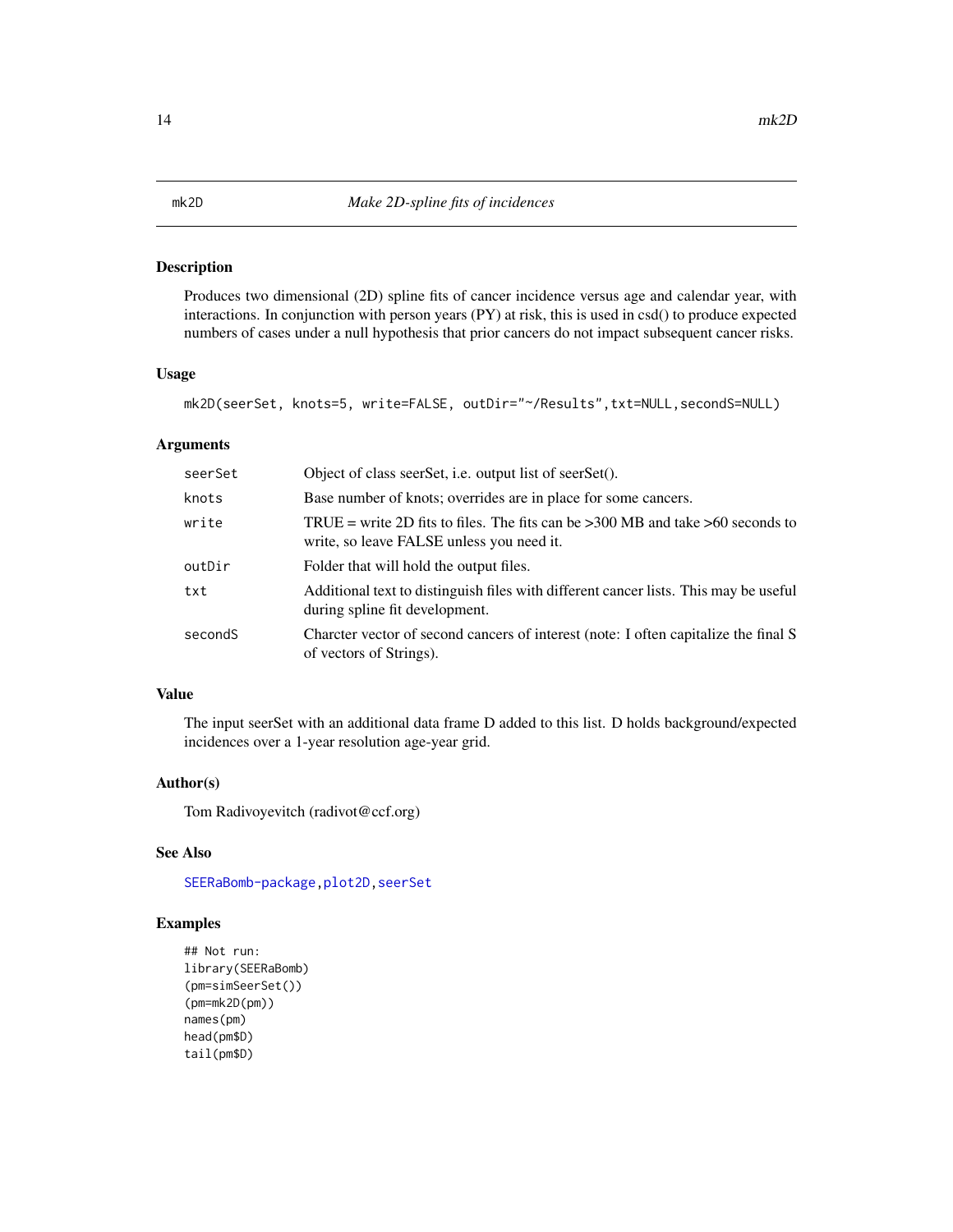<span id="page-14-0"></span>## End(Not run)

<span id="page-14-1"></span>mkAbomb *Make Abomb Binaries*

#### Description

Converts Abomb files 'lsshempy.csv' and 'lssinc07.csv' into tibbles heme and solid in the file 'abomb.RData'.

# Usage

mkAbomb(AbombHome="~/data/abomb")

#### Arguments

AbombHome Directory with Abomb files. Should be writable by user.

#### Details

The files 'lsshempy.csv' and 'lssinc07.csv' can be found under The incidence of leukemia, lymphoma and multiple myeloma among atomic bomb survivors: 1950-2001 and Life Span Study Cancer Incidence Data, 1958-1998 of the Radiation Effects Research Foundation (RERF) website <http://www.rerf.or.jp/>.

#### Value

None. This function is called for its side-effect of producing 'abomb.RData'.

# Author(s)

Tom Radivoyevitch (<radivot@ccf.org>)

#### See Also

[SEERaBomb-package](#page-1-1), mkSEER

#### Examples

```
## Not run:
library(SEERaBomb)
mkAbomb()
load("~/data/abomb/abomb.RData")
View(heme)
```
## End(Not run)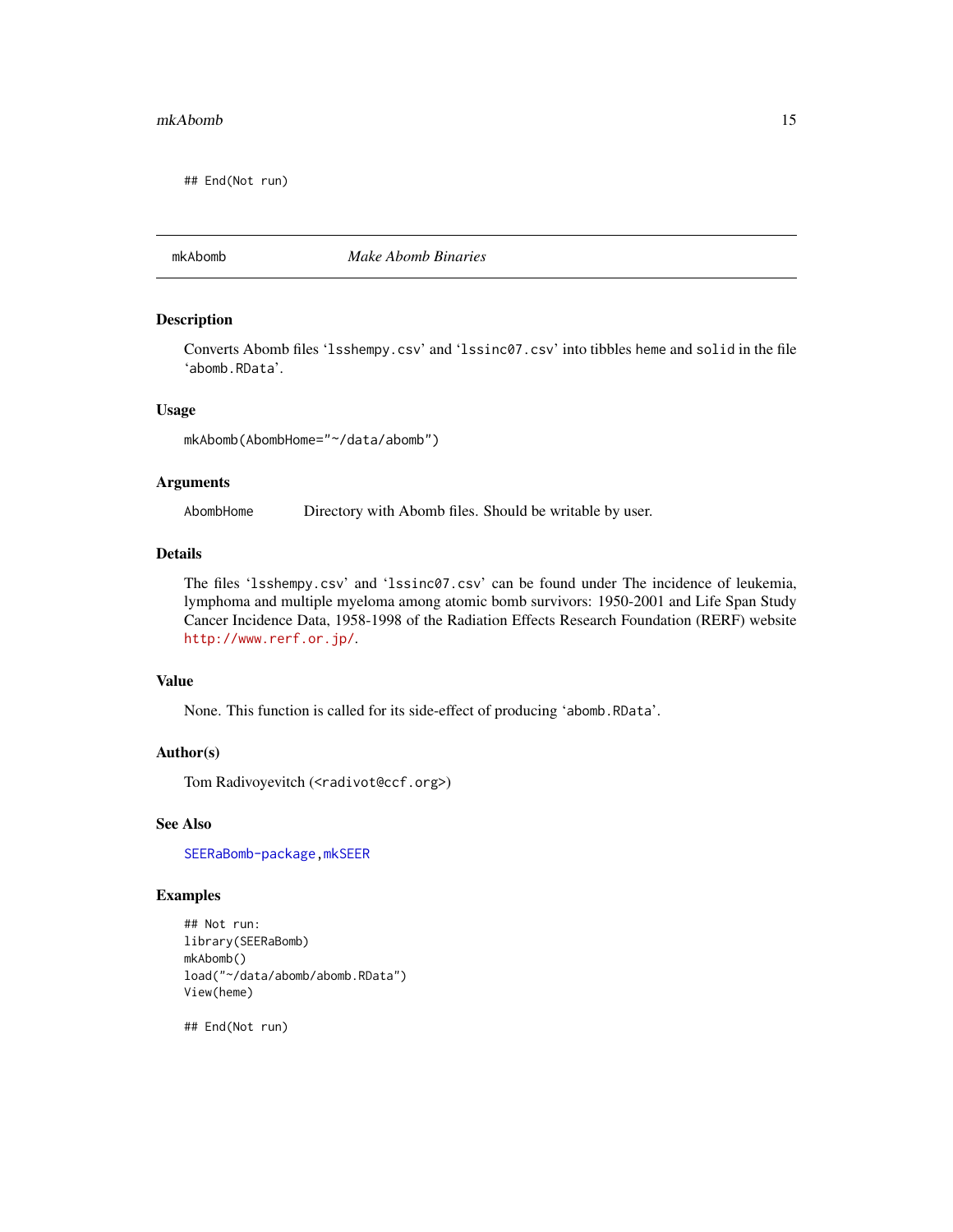<span id="page-15-0"></span>

Provides, in an Excel file, quartiles of age at diagnoses in one sheet and median overall survival times on a second. Many tables are placed in each sheet. One Excel file is produced per cancer type.

#### Usage

```
mkDemographics(canc,outDir="~/Results/SEERaBomb")
```
#### Arguments

| canc   | A dataframe that includes cancer, age at diagnosis (agedx), age (grouped agedx), |
|--------|----------------------------------------------------------------------------------|
|        | race, sex, year (grouped), COD, surv, and trt.                                   |
| outDir | Folder of the Excel file(s) that will be generated.                              |

# Value

Returned invisibly is a list of data frames corresponding to tables of the Excel file(s).

#### Author(s)

Tom Radivoyevitch (radivot@ccf.org)

# See Also

[SEERaBomb-package](#page-1-1)

#### Examples

```
## Not run:
library(SEERaBomb)
rm(list=ls())
load("~/data/SEER/mrgd/cancDef.RData")
canc$year=cut(canc$yrdx,c(1973,2003,2009,2015),include.lowest = T,dig.lab=4)
canc$age=cut(canc$agedx,c(0,40,50,60,70,80,90,126),include.lowest = T)
canc=canc%>%filter(surv<9999)
canc=canc%>%select(-age86,-radiatn,-chemo,-db,-casenum,-modx,-seqnum,-yrbrth,-ICD9,-reg,-histo3)
canc=canc%>%filter(cancer%in%c("AML","MDS","MPN"))
head(canc,3)
mkDemographics(canc)
```
## End(Not run)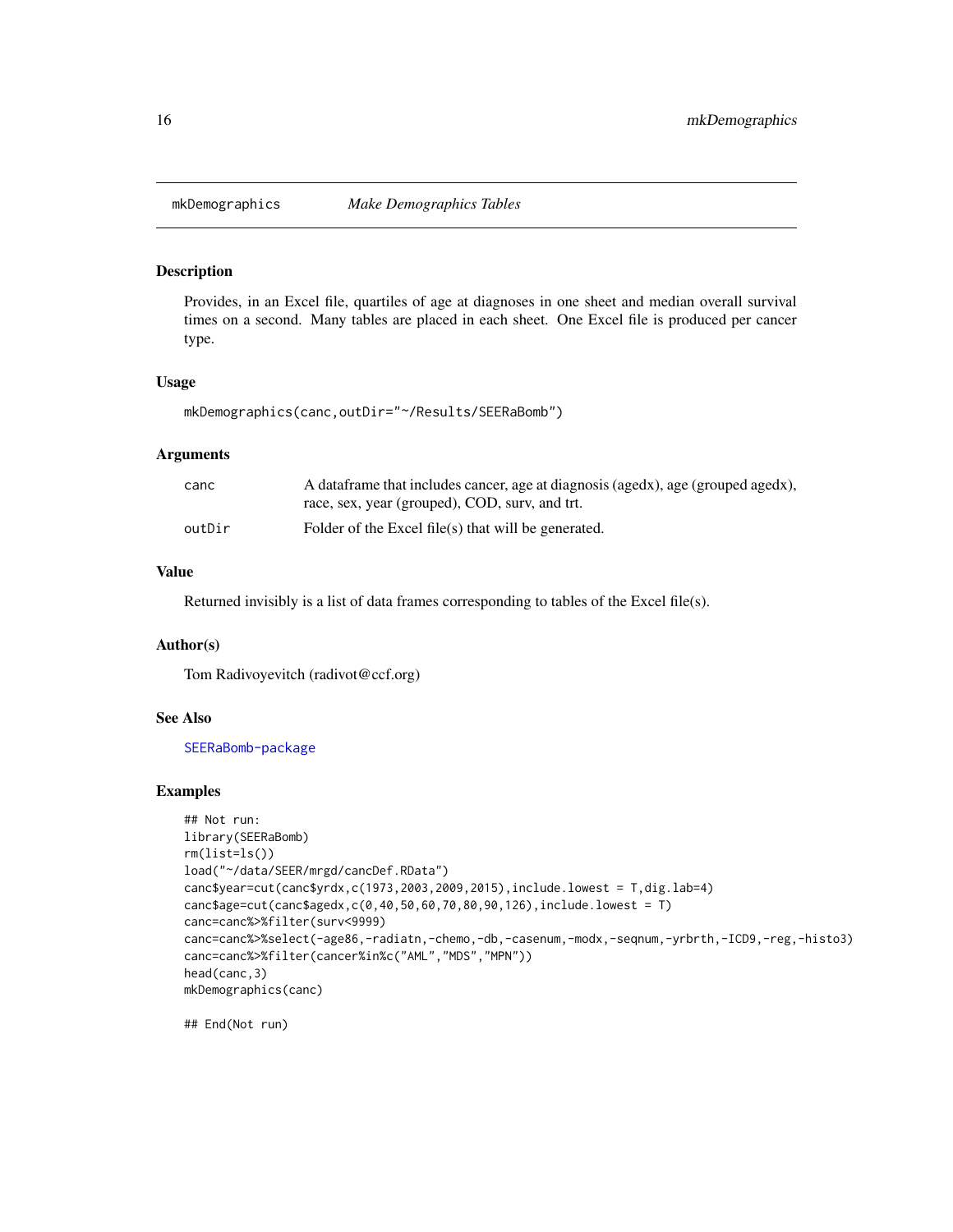<span id="page-16-0"></span>

Provides relative risks (RR) organized by 1st and 2nd cancers, times since 1st cancer diagnoses, and 1st cancer treatment.  $RR = O/E$  where  $O =$  observed cases and  $E =$  cases expected under a null hypothesis that prior cancers do not impact subsequent risks. If flip = FALSE (default), sheets  $= 1$ st cancers and rows  $= 2$ nd cancers, else sheets  $= 2$ nd cancers and rows  $= 1$ st cancers; columns are always intervals of years since diagnosis, in 1st cancer treatment blocks. RR CI and observed numbers are included in each data cell.

#### Usage

```
mkExcelCsd(seerSet,tsdn,biny="[1975,2017)",bina="(0,126]",
                        outDir="~/Results",outName=NULL,flip=FALSE)
```
# Arguments

| seerSet | A seerSet list after it has been processed by csd().                                                                                                                          |
|---------|-------------------------------------------------------------------------------------------------------------------------------------------------------------------------------|
| tsdn    | Name of set of times since diagnosis. This is based on the brkst argument to<br>$csd()$ . If length $>1$ a brkst vector is assumed and coerced/collapsed to a tsdn<br>string. |
| biny    | Year at DX interval.                                                                                                                                                          |
| bina    | Age at DX interval.                                                                                                                                                           |
| outDir  | Folder of the Excel file that will be generated.                                                                                                                              |
| outName | if null (default). Excel file name = seerSet base file name (bfn) + tsdn, else it is<br>outName. Eitherway, "Flipped" is appended to the name if flip is TRUE.                |
| flip    | If FALSE, sheets are first cancers, rows seconds. If TRUE, sheets are second<br>cancers, rows firsts.                                                                         |

#### Value

Returned invisibly, a list of data frames corresponding to sheets of the Excel file.

# Note

Outputs are for a given sex. Races are typically pooled.

#### Author(s)

Tom Radivoyevitch (radivot@ccf.org)

# See Also

[SEERaBomb-package](#page-1-1), mk2D, [seerSet](#page-29-1)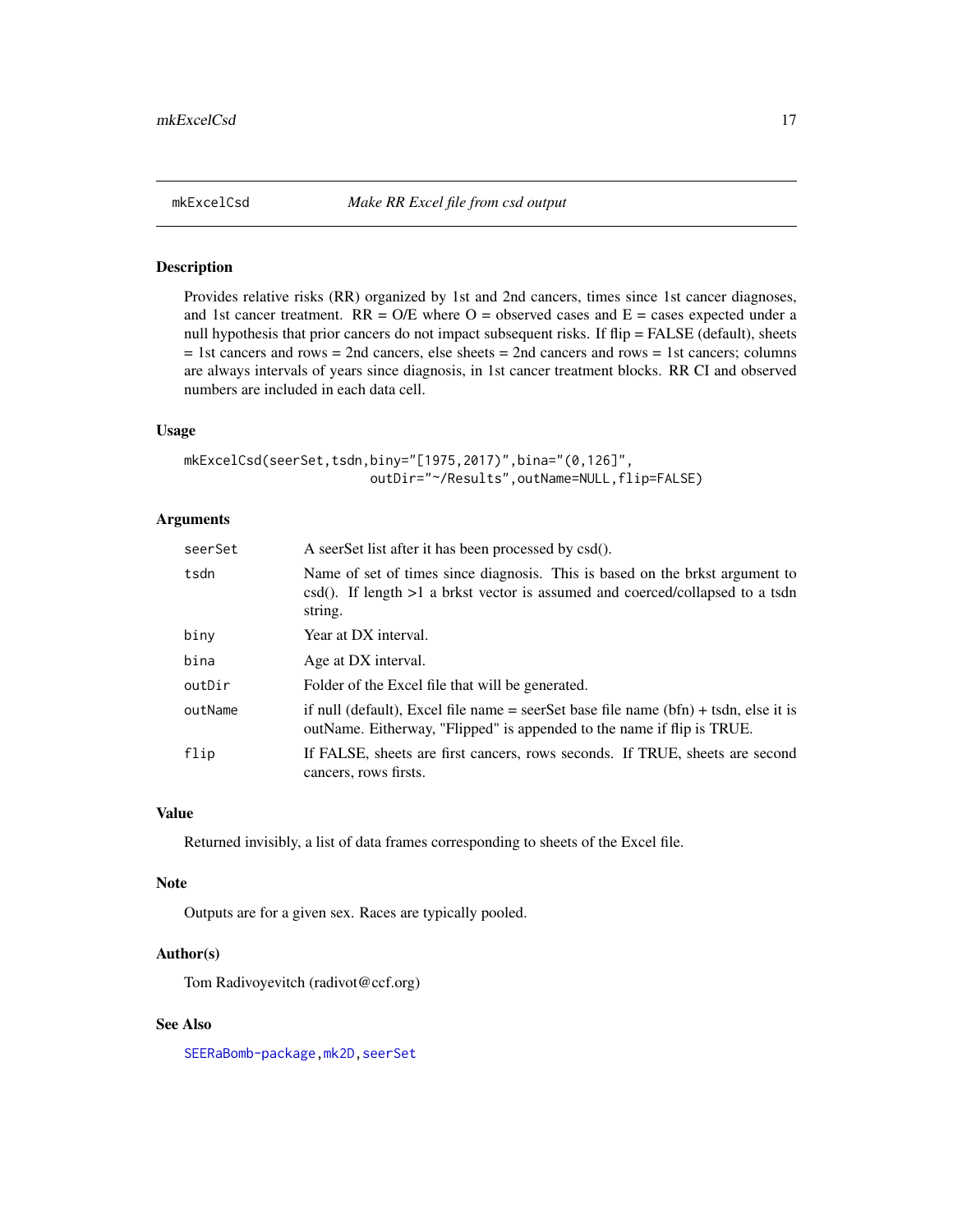# Examples

```
## Not run:
library(SEERaBomb)
pm=simSeerSet()
pm=mk2D(pm)
mybrks=c(0,1,5,10)
pm=csd(pm,brkst=mybrks,trts=c("noRad","rad"))
(lab=paste0("b",paste(mybrks,collapse="_")))
(L=mkExcelCsd(pm,lab))
(L=mkExcelCsd(pm,lab,flip=TRUE))
```
## End(Not run)

# mkLT *Make Life Tables*

# Description

Makes life tables from mortality data binaries produced by mkMrt() and places the files in the same folder.

#### Usage

```
mkLT(mrtHome="~/data/usMort",input="mrt.RData",output="ltb.RData")
```
#### Arguments

| mrtHome | Directory that contains the mortality data binary. |
|---------|----------------------------------------------------|
| input   | File that contains the mortality data binary.      |
| output  | File that will contain the life tables.            |

# Value

None. This function is called for its side-effect of producing male and female life tables in files.

# Author(s)

Tom Radivoyevitch (<radivot@ccf.org>)

# See Also

[SEERaBomb-package](#page-1-1)[,mkSEER](#page-20-1)

<span id="page-17-0"></span>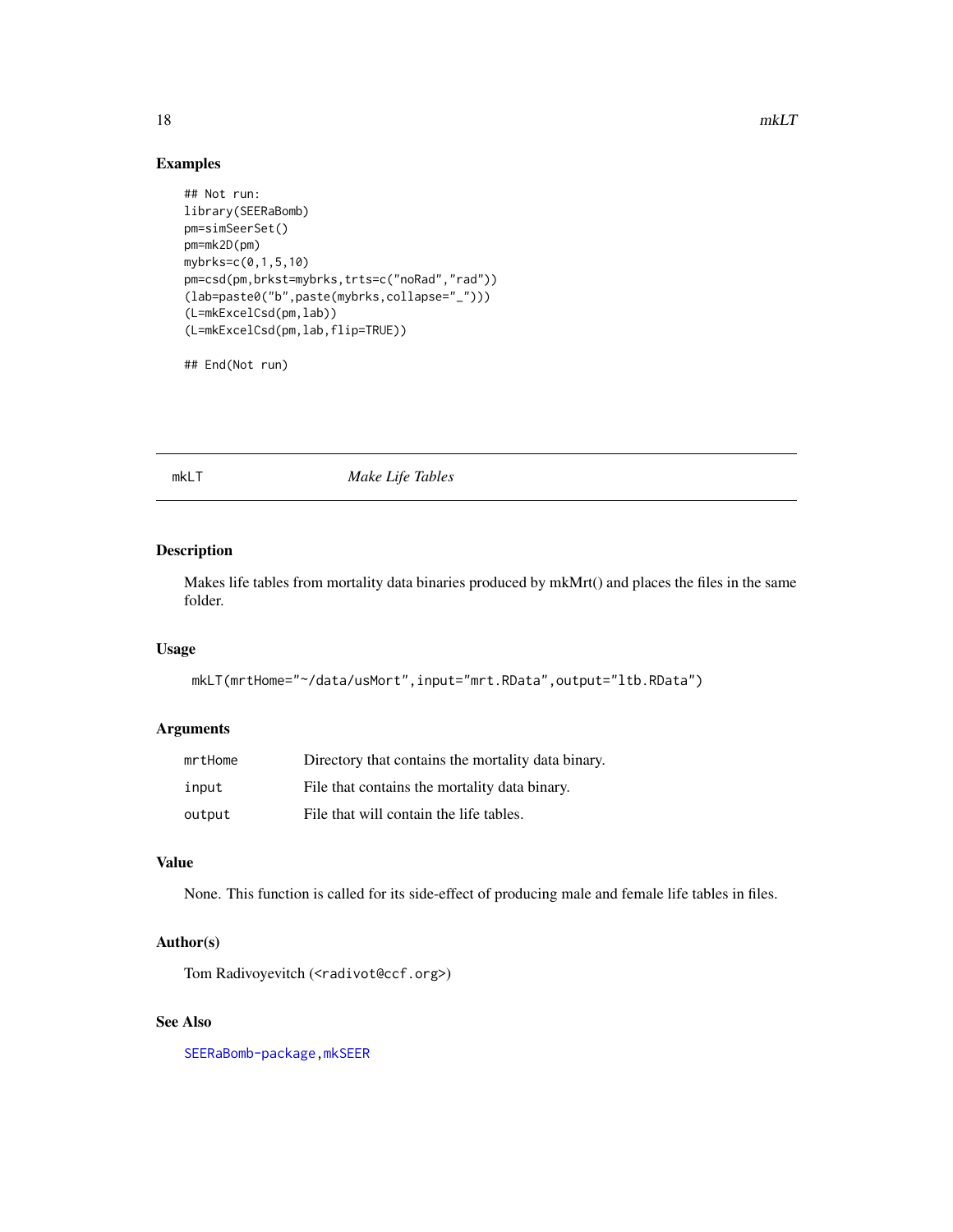#### <span id="page-18-0"></span>mkMrt 19

# Examples

```
## Not run:
library(SEERaBomb)
mkLT()
load("~/data/usMort/ltb.RData")
tail(ltb$Female)
```
## End(Not run)

mkMrt *Make mortality binaries*

# Description

Gets mortality data from the Human Mortality Database <http://www.mortality.org/> and puts it in the file 'mrt.RData'.

# Usage

mkMrt(username,passwd,country="USA",mrtHome="~/data/usMort")

# Arguments

| username | Username of Human Mortality Database account.                                      |
|----------|------------------------------------------------------------------------------------|
| passwd   | Password of Human Mortality Database account.                                      |
| country  | This should probably stay at its default of USA.                                   |
| mrtHome  | Directory that will contain the mortality data binary. Should be writable by user. |

#### Value

None. This function is called for its side-effect of producing 'mrt.RData'.

# Author(s)

Tom Radivoyevitch (<radivot@ccf.org>)

# References

Barbieri M, Wilmoth JR, Shkolnikov VM, et al. Data Resource Profile: The Human Mortality Database (HMD). Int J Epidemiol. 2015;44: 1549-1556.

## See Also

[SEERaBomb-package](#page-1-1)[,mkSEER](#page-20-1)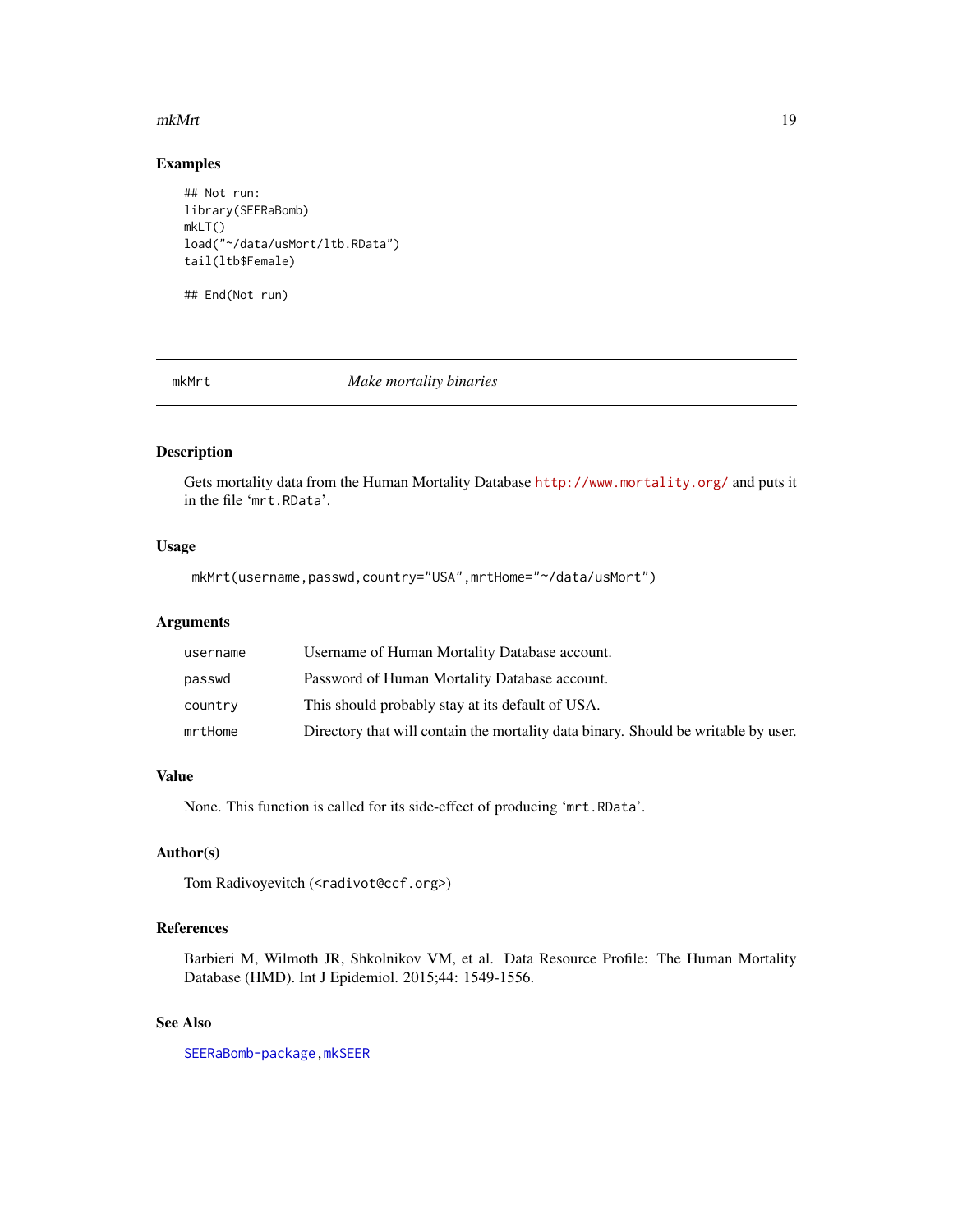# Examples

```
## Not run:
library(SEERaBomb)
mkMrt("username", "password")# sub in your personal account info
load("~/data/usMort/mrt.RData")
head(mrt$Female)
## End(Not run)
```
mkMrtLocal *Make mortality binaries from local HMD data files*

# Description

Converts locally installed Human Mortality Data <http://www.mortality.org/> into an R binary file 'mrtCOUNTRY.RData'.

#### Usage

```
mkMrtLocal(country="USA",mrtHome="~/data/mrt",
                   mrtSrc1="~/data/hmd_countries",
                    mrtSrc2="~/data/hmd_statistics/death_rates/Mx_1x1"
                    )
```
## Arguments

| country | Default is USA. See names of subfolders of 'hmd_countries' for other options.               |
|---------|---------------------------------------------------------------------------------------------|
| mrtHome | Directory that will contain the mortality data binary. Should be writable by user.          |
| mrtSrc1 | Directory with hmd countries data (first choice of files = "all HMD countries").            |
| mrtSrc2 | Directory with hmd_statistics data (second choice of files = "all HMD statis-<br>$tics$ "). |

# Value

None. This function is called for its side-effect of producing 'mrt.RData' from HMD files organized as all HMD countries or all HMD statistics on the HMD download page (you need at least one of these).

# Author(s)

Tom Radivoyevitch (<radivot@ccf.org>)

#### References

Barbieri M, Wilmoth JR, Shkolnikov VM, et al. Data Resource Profile: The Human Mortality Database (HMD). Int J Epidemiol. 2015;44: 1549-1556.

<span id="page-19-0"></span>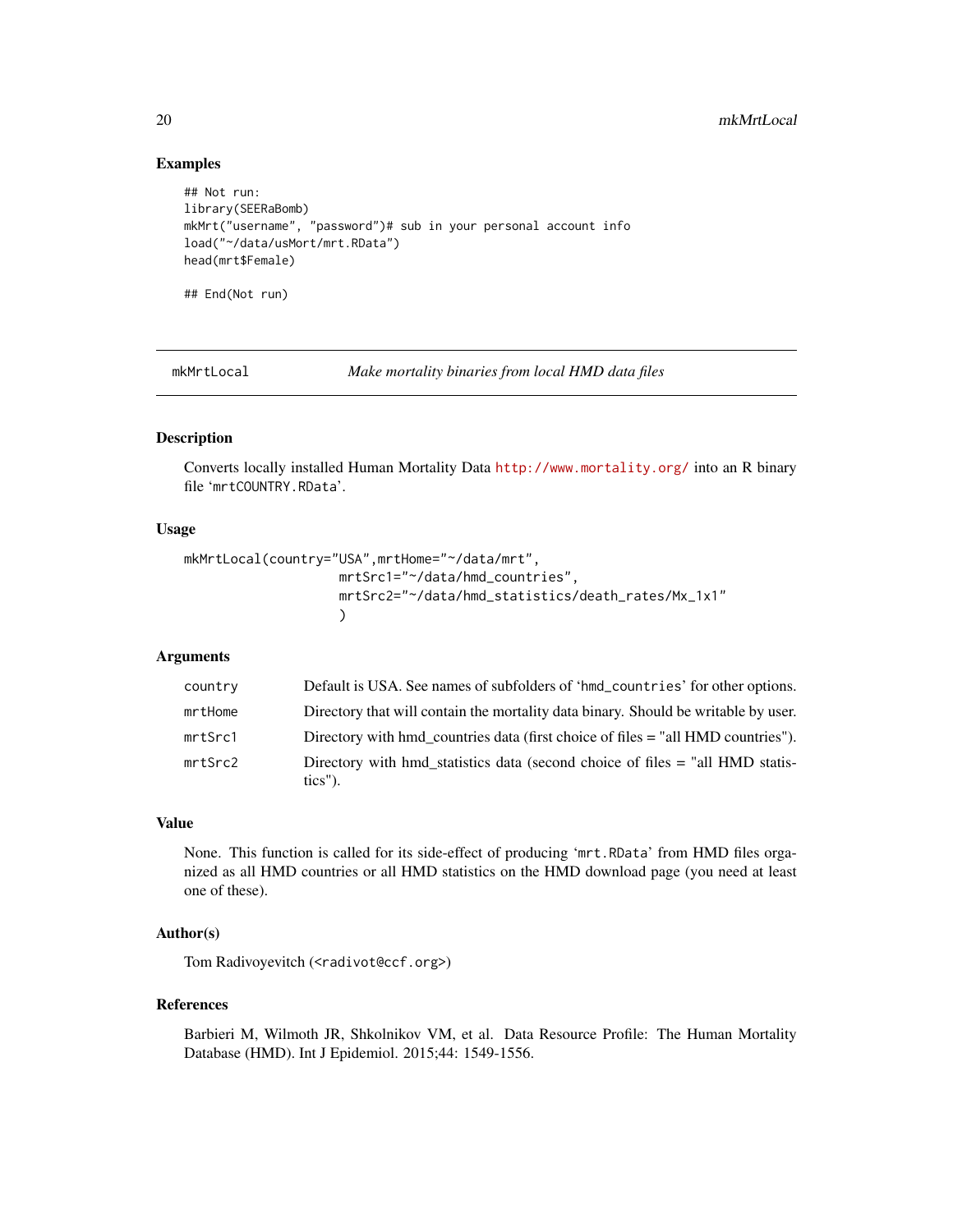#### <span id="page-20-0"></span> $m$ kSEER 21

# See Also

[SEERaBomb-package](#page-1-1)[,mkSEER](#page-20-1)

# Examples

```
## Not run:
library(SEERaBomb)
mkMrtLocal()
load("~/data/mrt/mrtUSA.RData")
head(mrt$Female)
```
## End(Not run)

<span id="page-20-1"></span>mkSEER *Make R binaries of SEER data.*

# Description

Converts SEER ASCII text files into large R binaries that include all cancer types and registries combined.

#### Usage

```
mkSEER(df,seerHome="~/data/SEER",outDir="mrgd",outFile="cancDef",
                indices = list(c("sex","race"), c("histo3","seqnum"), "ICD9"),
                  writePops=TRUE,writeRData=TRUE,writeDB=FALSE)
```
# Arguments

| df         | A data frame that was the output of pickFields(). This determines which<br>fields to transfer. Using the output of getFields() is a common mistake that<br>must be avoided. |
|------------|-----------------------------------------------------------------------------------------------------------------------------------------------------------------------------|
| seerHome   | The directory that contains the SEER 'population' and 'incidence' directo-<br>ries. This should be writable by the user.                                                    |
| outDir     | seerHome subdirectory to write to. Default is 'mrgd' for all registries merged<br>together.                                                                                 |
| outFile    | Base name of the SQLite database and cancer binary. Default = cancDef (Cancer<br>Default).                                                                                  |
| indices    | Passed to $copy_to()$ in dplyr.                                                                                                                                             |
| writePops  | TRUE if you wish to write out the population data frame binaries. Doing so<br>takes $\sim$ 10 seconds, so savings of FALSE are small.                                       |
| writeRData | TRUE if you wish to write out the cancer data frame binary. Writing files takes<br>most of the time.                                                                        |
| writeDB    | TRUE if you wish to write cancer, popga, popsa, and popsae data frames to<br>SQLite database tables.                                                                        |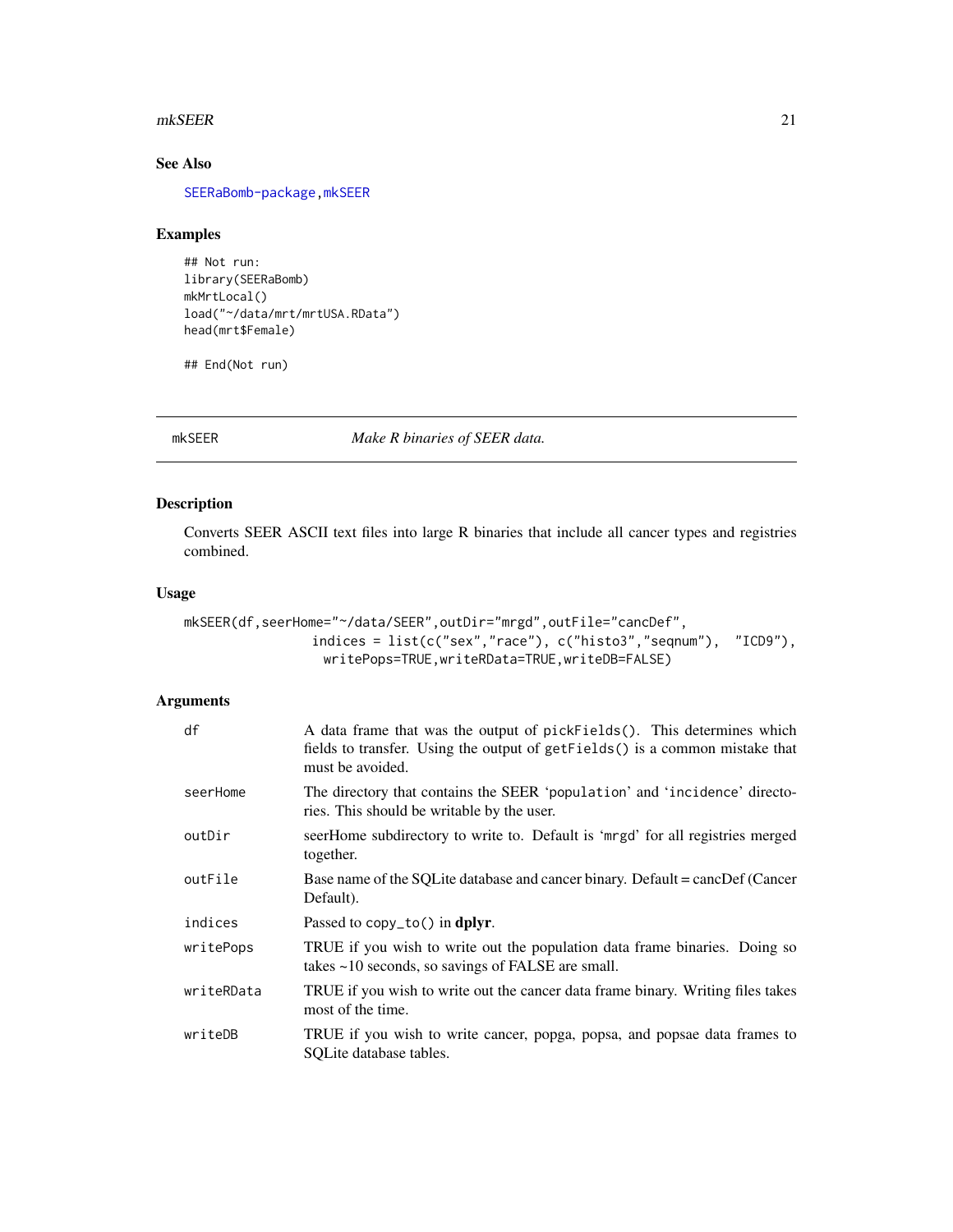# <span id="page-21-0"></span>Details

This function uses the R package LaF to access the fixed-width format data files of SEER. LaF is fast, but it requires knowledge of all the widths of columns wanted, as well as the the widths of unwanted stretches in between. This knowledge is produced by getFields() and pickFields() combined. It is passed to mkSEER() via the argument df.

#### Value

None, it produces R binary files of the SEER data.

#### Note

This takes a substantial amount of RAM (it works on a Mac with 16 GB of RAM) and time  $(\sim 3$ minutes using default fields).

# Author(s)

Tom Radivoyevitch (<radivot@ccf.org>)

# See Also

[SEERaBomb-package](#page-1-1)[,getFields,](#page-6-1)[pickFields](#page-26-1)

#### Examples

```
## Not run:
library(SEERaBomb)
(df=getFields())
(df=pickFields(df))
# the following will take a several minutes, but may only need
# to be done roughly once per year, with each release.
mkSEER(df)
```
## End(Not run)

<span id="page-21-1"></span>msd *Mortality vs years Since Diagnosis*

# Description

Computes relative risks (RR) of death over specified years-since-diagnosis intervals. US mortality rates obtained via the R package demography are used to compute background death dedepence on age and calendar year. RR is then O/E where O and E are the number of observed and expected cases.

#### Usage

```
msd(canc,mrt,brkst=c(0,2,5),brksy=NULL)
```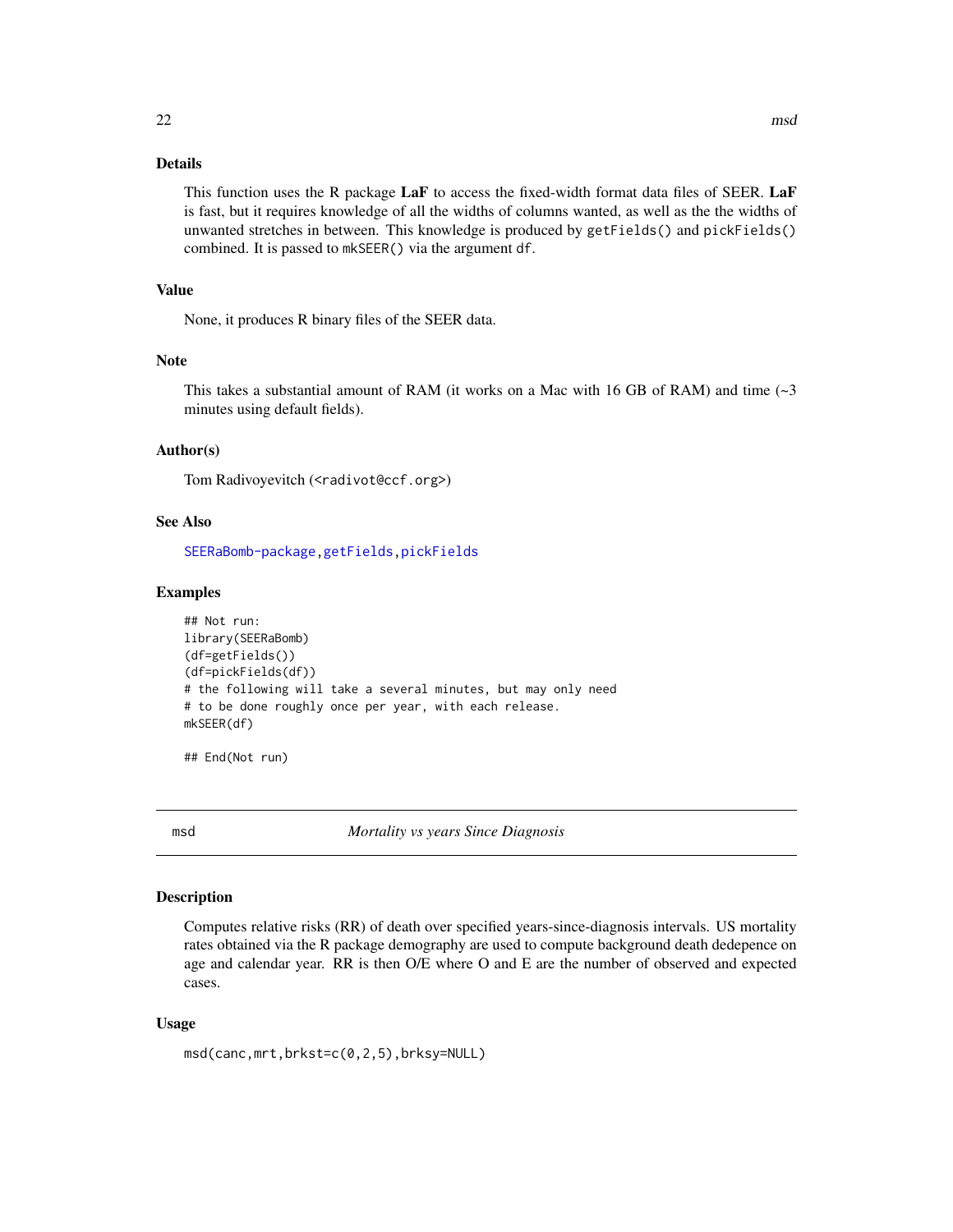#### <span id="page-22-0"></span> $\rm{msd}$  23

#### Arguments

| canc  | Input data.frame with columns: yrdx, agedx, sex, surv (in years), and status<br>$(1=dead)$ . |
|-------|----------------------------------------------------------------------------------------------|
| mrt   | List with male and female fields, each matrices with mortality rates vs year and<br>age.     |
| brkst | Vector of breaks in years used to form Times since diagnosis intervals/bins.                 |
| brksy | Vector of breaks of calendar Years to show mortality trends. Leave NULL for<br>all in one.   |

# Value

data.frame with observed and expected cases, RR, and RR CI for each tsd interval.

# Note

This function was developed with support from the Cleveland Clinic Foundation.

#### Author(s)

Tom Radivoyevitch (radivot@ccf.org)

#### See Also

[SEERaBomb-package](#page-1-1), mk2D, [seerSet](#page-29-1)

# Examples

```
## Not run:
library(SEERaBomb)
load("~/data/SEER/mrgd/cancDef.RData") #loads in canc
lu=canc%>%filter(cancer=="lung")
lu=lu%>%mutate(status=as.numeric(COD>0))%>%select(yrdx,agedx,sex,surv,status)
lu=lu%>%mutate(surv=round((surv+0.5)/12,3))#convert surv to years
# library(demography)
# d=hmd.mx("USA", "username", "password") #make an account and put your info in here
# mrt=d$rate
# save(mrt,file="~/data/usMort/mrt.RData")
load("~/data/usMort/mrt.RData"); object.size(mrt)# 250kb
brks=c(0,0.5,3,6,10,15,20,25)
(dlu=msd(lu,mrt,brkst=brks))
```
## End(Not run)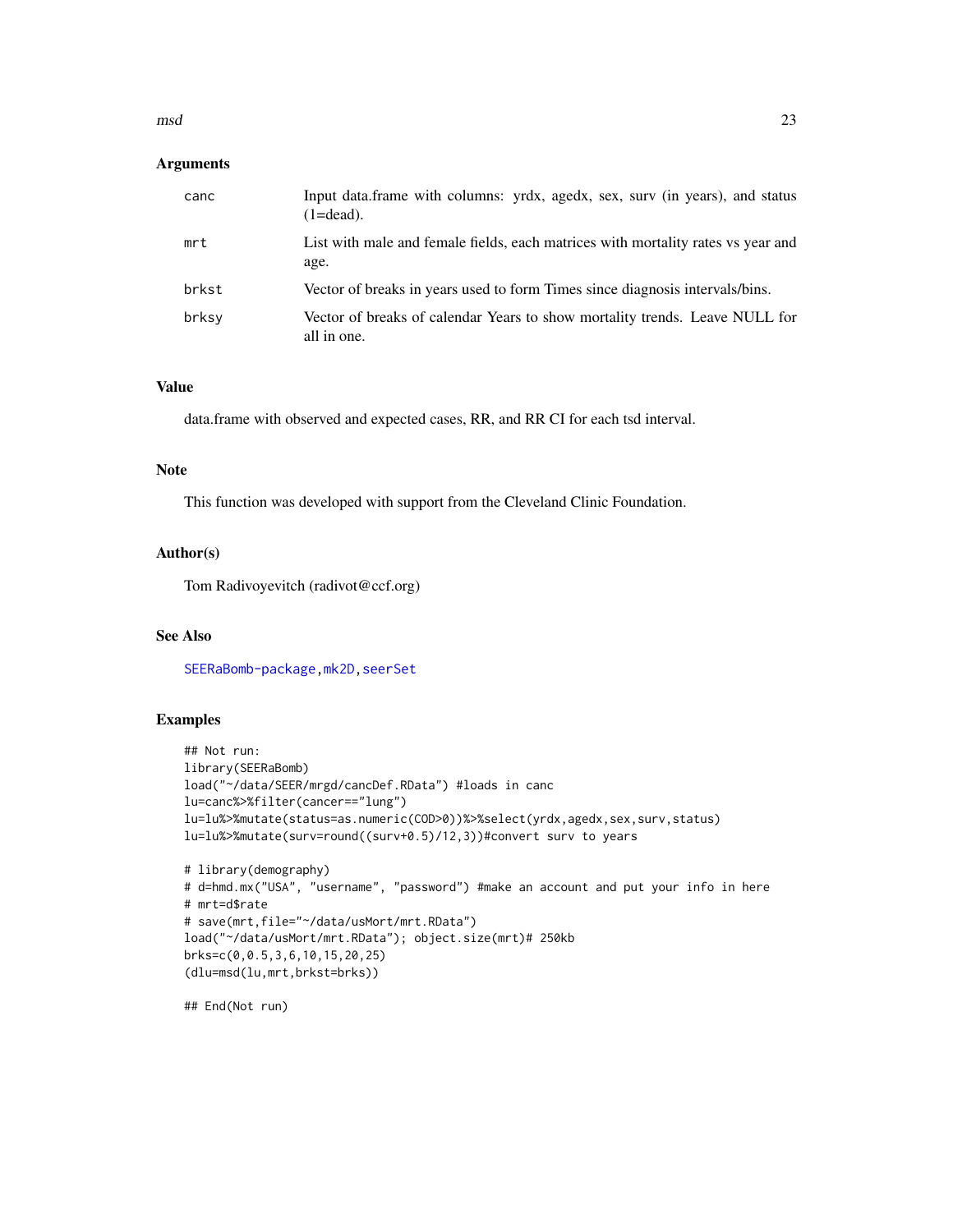<span id="page-23-0"></span>

US mortality rates (probability of death that year) in 2010; report published Nov. 2014.

# Usage

nvsr

# Format

A data frame with the following columns.

- age Single-year resolution ages up to 99.5.
- p Pooled sexes and races.
- pm Pooled races, males.
- pf Pooled races, females.
- w Whites, sexes pooled.
- b Blacks, sexes pooled.
- o Others, sexes pooled.
- wm White males.
- wf White females.
- bm Black males.
- bf Black females.
- om Other males.
- of Other females.

# References

National Vital Statistics Reports, Vol. 63, No. 7, November 6, 2014 [http://www.cdc.gov/nchs/](http://www.cdc.gov/nchs/data/nvsr/nvsr63/nvsr63_07.pdf) [data/nvsr/nvsr63/nvsr63\\_07.pdf](http://www.cdc.gov/nchs/data/nvsr/nvsr63/nvsr63_07.pdf)

# Examples

library(SEERaBomb) head(nvsr)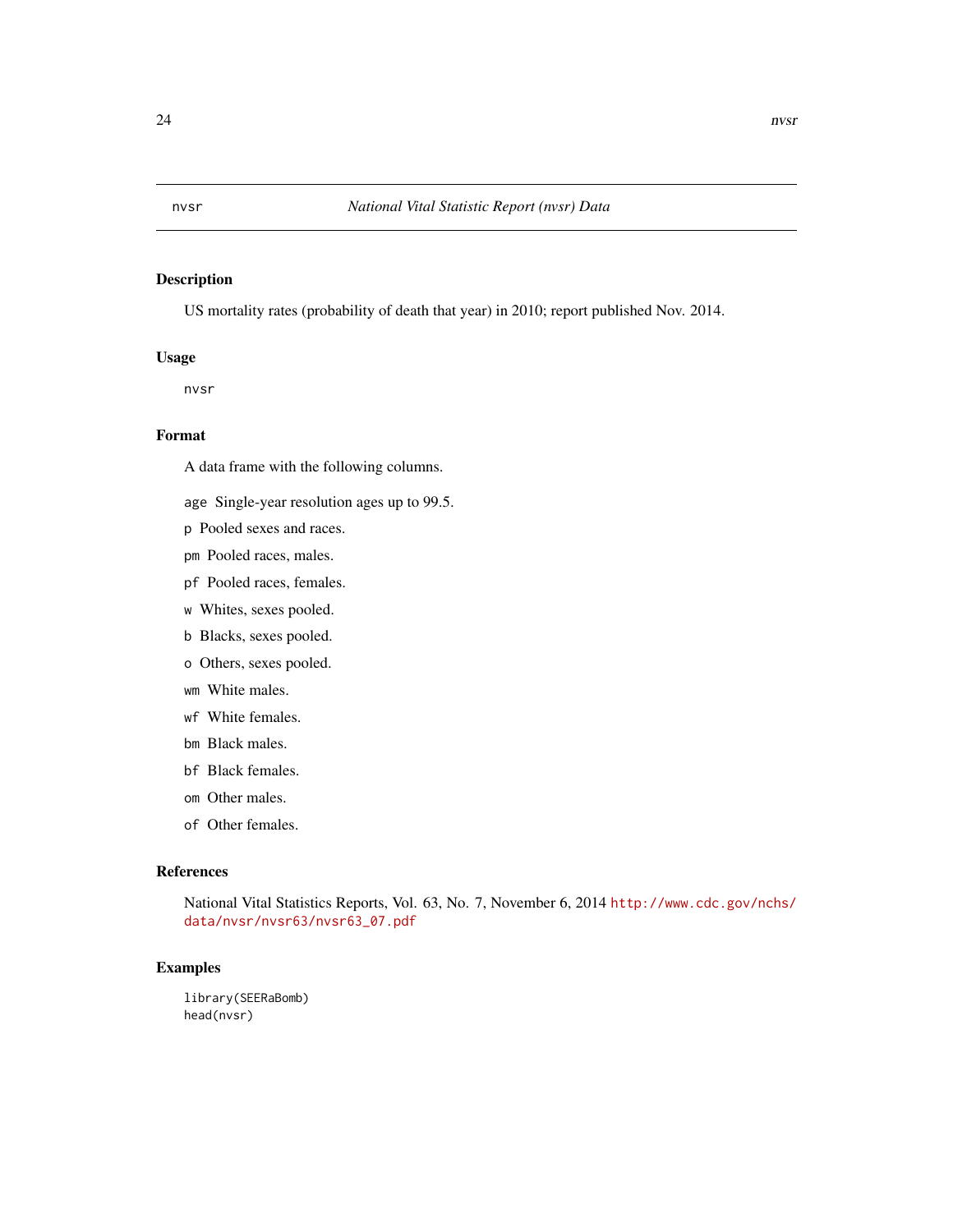<span id="page-24-0"></span>

US mortality rates (probability of death that year) in 2001 (Report 52\_14).

# Usage

nvsr01

# Format

A data frame with the following columns.

- age Single-year resolution ages up to 99.5.
- p Pooled sexes and races.
- pm Pooled races, males.
- pf Pooled races, females.
- wm White males.
- wf White females.
- bm Black males.
- bf Black females.

#### Details

This data is used to extrapolate PY at risk in SEER population files from 85+ to older ages.

# References

[ftp://ftp.cdc.gov/pub/Health\\_Statistics/NCHS/Publications/NVSR/52\\_14/](ftp://ftp.cdc.gov/pub/Health_Statistics/NCHS/Publications/NVSR/52_14/)

# Examples

library(SEERaBomb) head(nvsr01)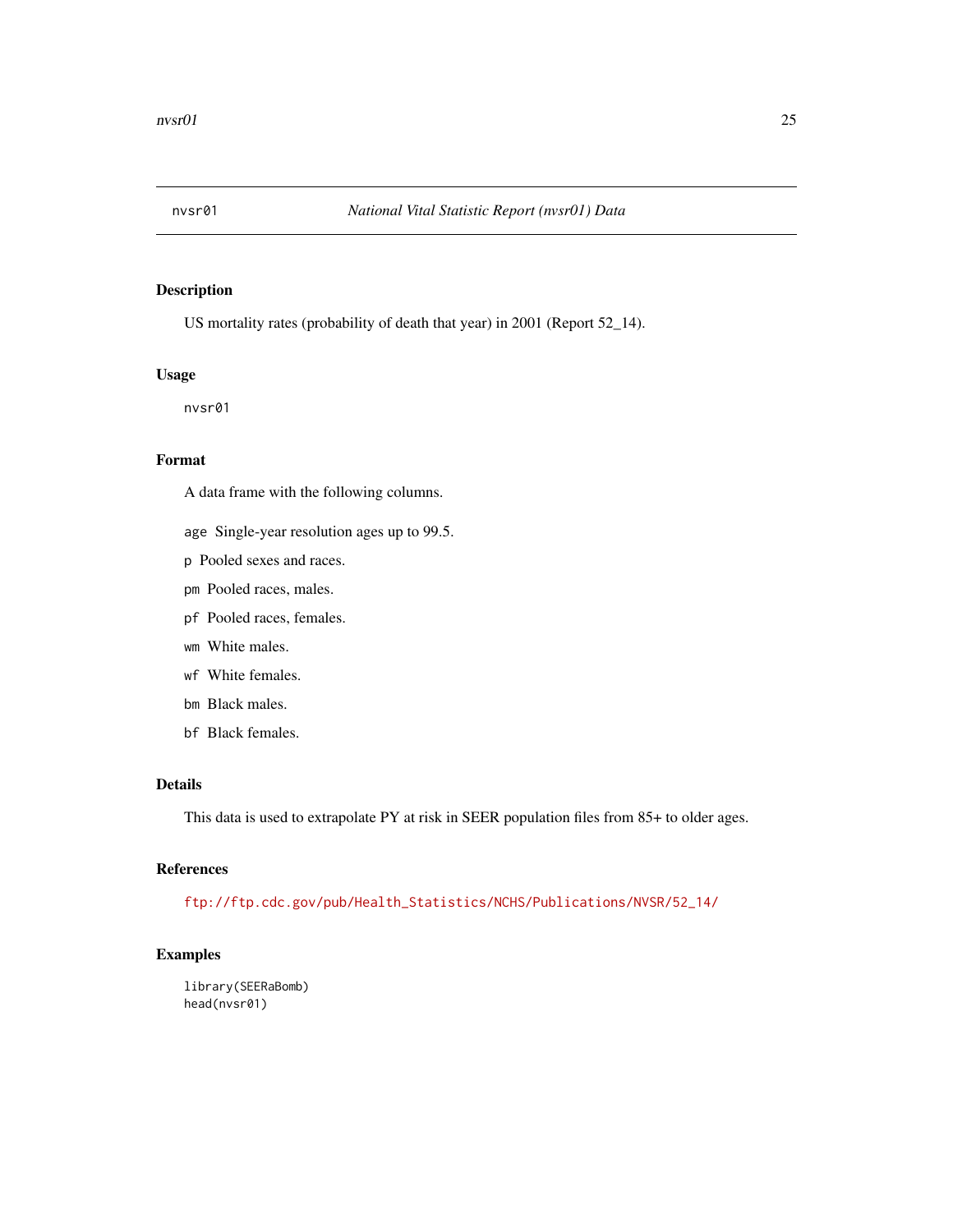Using a SEER data frame, this function computes times between primary and secondary cancers. In the resulting data frame, surv and status can be analyzed at the individual level, e.g. using Cox regression.

#### Usage

p2s(canc,firstS,secondS,yrcut=2010)

#### Arguments

| canc    | Data frame produced by mkSEER().                                                                                                                                                                                                                                                                                                     |
|---------|--------------------------------------------------------------------------------------------------------------------------------------------------------------------------------------------------------------------------------------------------------------------------------------------------------------------------------------|
| firstS  | Vector of names (as Strings) of first cancers you wish to consider.                                                                                                                                                                                                                                                                  |
| secondS | Vector of names of second cancers you wish to consider.                                                                                                                                                                                                                                                                              |
| vrcut   | Only cases diagnosed in yrcut or newer are analyzed. The default of 2010 is the<br>year AML cases after MDS began to be entered into SEER as second cancers;<br>before they were considered to be part of the first cancer. This function facilitates<br>studies of the rate at which myeloid neoplasms such as MDS progress to AML. |

# Value

Data frame with a row for each primary (first cancer) diagnosed on or after yrcut. The surv column holds the time in months to last follow up or death (status=0), or to the time of diagnosis of the second cancer (status=1).

# Author(s)

Remco J. Molenaar (r.j.molenaar@amc.uva.nl )

# See Also

[SEERaBomb-package](#page-1-1), mk2D, [seerSet](#page-29-1)

#### Examples

## Not run: # ## End(Not run)

<span id="page-25-0"></span>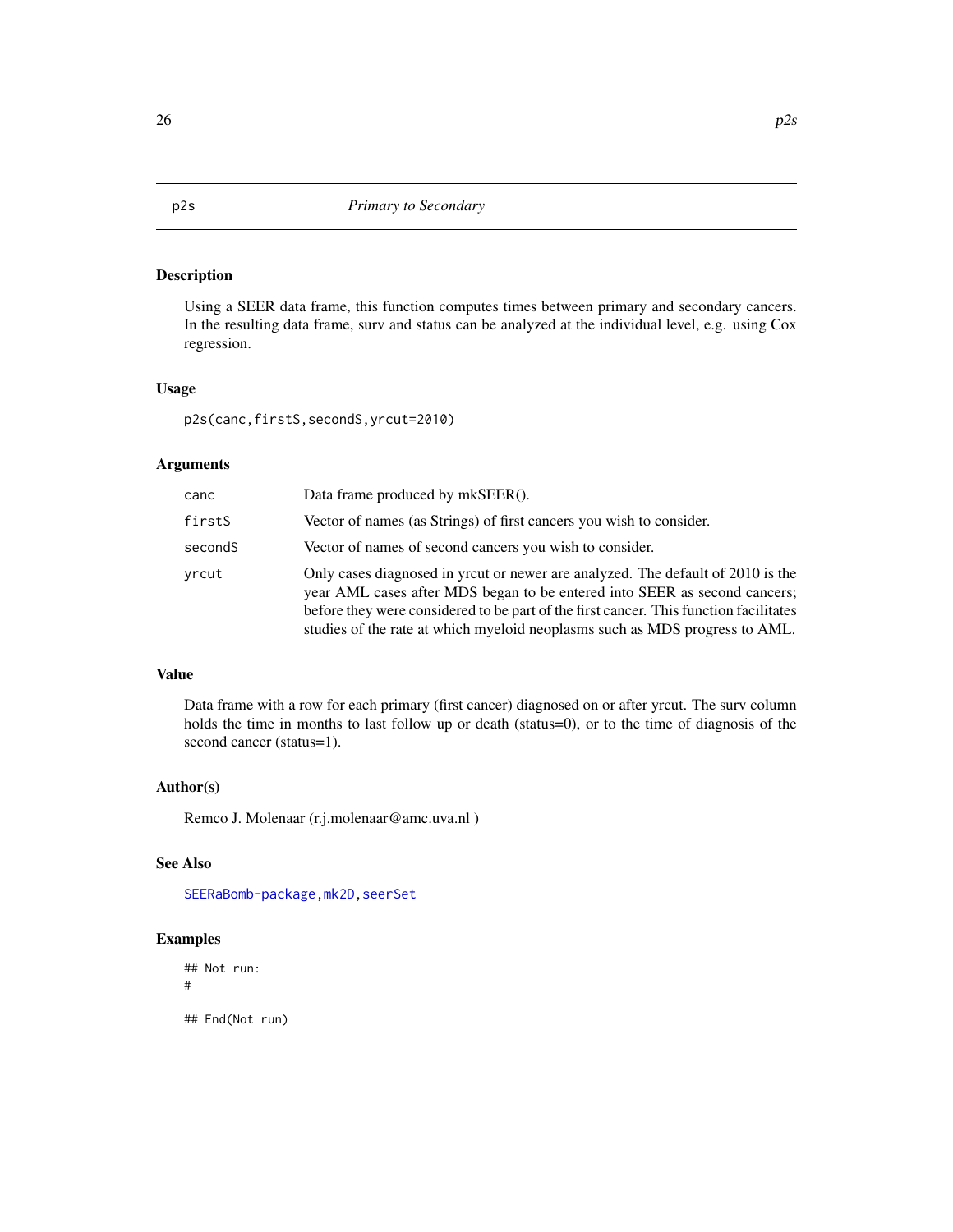<span id="page-26-1"></span><span id="page-26-0"></span>

Reduces the full set of SEER data fields to a smaller set of interest. SEER fields are rows of the input and output dataframes of this function. The output dataframe differs from the input dataframe not only in there being fewer rows but also in there being an additional column needed by mkSEER() downstream.

#### Usage

```
pickFields(sas,picks=c("casenum","reg","race","sex","agedx",
        "yrbrth","seqnum","modx","yrdx","histo3",
        "ICD9","COD","surv","radiatn","chemo"))
```
# Arguments

| sas   | A data frame created by getFields () using the SAS file found in the 'incidence'<br>directory of seerHome, the root of the SEER ASCII data installation. |
|-------|----------------------------------------------------------------------------------------------------------------------------------------------------------|
| picks | Vector of names of variables of interest. This set should not be smaller than the<br>default.                                                            |

#### Details

R binaries become too large if all of the fields are selected. SEERaBomb is faster than SEER\*Stat because it tailors/streamlines the database to your interests. The default picks are a reasonable place to start; if you determine later that you need more fields, you can always rebuild the binaries. Grabbing all fields is discouraged, but if you want this anyway, note that you still need pickFields() to create a data type column, i.e. you cannot bypass pickFields() by sending the output of getFields() straight to mkSEER().

#### Value

The SAS-based input data frame sas, shortened to just the rows of picks, and expanded to include spacer rows of fields of no interest pooled into single strings: the width of such a spacer row is equal to the distance in bytes between the fields of interest above and below it. This data frame is then used by  $laf\_open_fwf()$  of  $LaF$  in mkSEER() to read the SEER files. Proper use of this function, and of the SEER data in general, requires an understanding of the contents of 'seerdic.pdf' in the 'incidence' directory of seerHome.

# Author(s)

Tom Radivoyevitch (radivot@ccf.org)

#### See Also

[SEERaBomb-package](#page-1-1)[,getFields,](#page-6-1)[pickFields,](#page-26-1)[mkSEER](#page-20-1)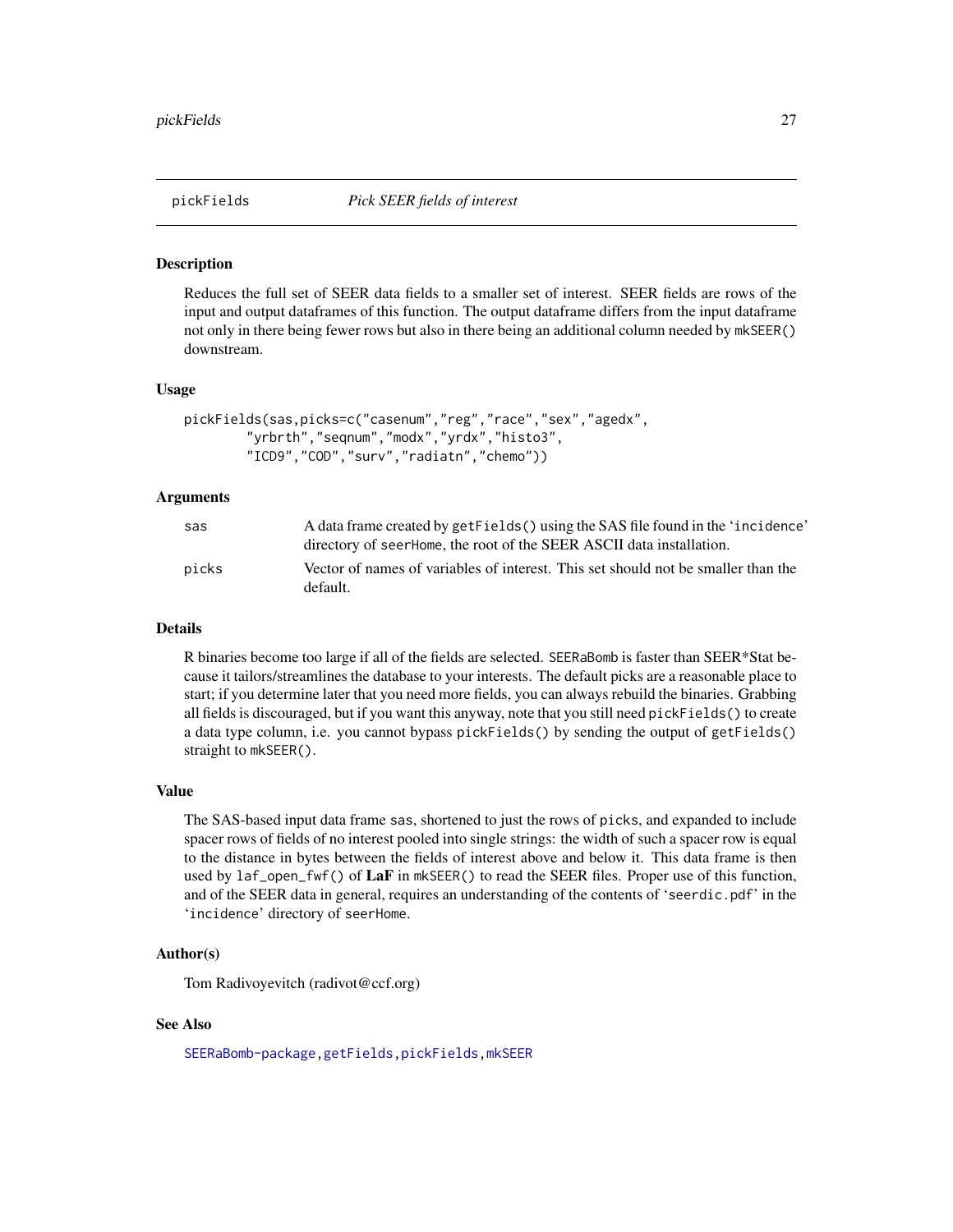#### Examples

```
## Not run:
library(SEERaBomb)
(df=getFields())
(df=pickFields(df))
```
## End(Not run)

<span id="page-27-1"></span>

plot2D *Plot 2D cancer incidence splines*

# Description

Plots splines of incidence versus age and calendar year produced by mk2D.

# Usage

```
plot2D(seerSet, write=TRUE,outDir="~/Results/plots",col="red")
```
# Arguments

| seerSet | seerSet object after it is processed by mk2D.                                                                                    |
|---------|----------------------------------------------------------------------------------------------------------------------------------|
| write   | TRUE if you want to write images to a seerSet subfolder. The name of this<br>subfolder is the basefilename (bfn) of the seerSet. |
| outDir  | Parent folder of seerSet subfolders.                                                                                             |
| col     | Color of surface plot.                                                                                                           |

# Details

A plot will be produced for each cancer fitted by mk2D. For the first of these, RGL will open a new X11 window. Adjustments of size and angle of this first plot will hold for all subsequent plots. After each plot, the user hits any key to write the plot to a file and advance through the list of cancers.

#### Value

None, results go to the screen and to png files.

# Author(s)

Tom Radivoyevitch (radivot@ccf.org)

## See Also

[SEERaBomb-package](#page-1-1), mk2D, [seerSet](#page-29-1)

<span id="page-27-0"></span>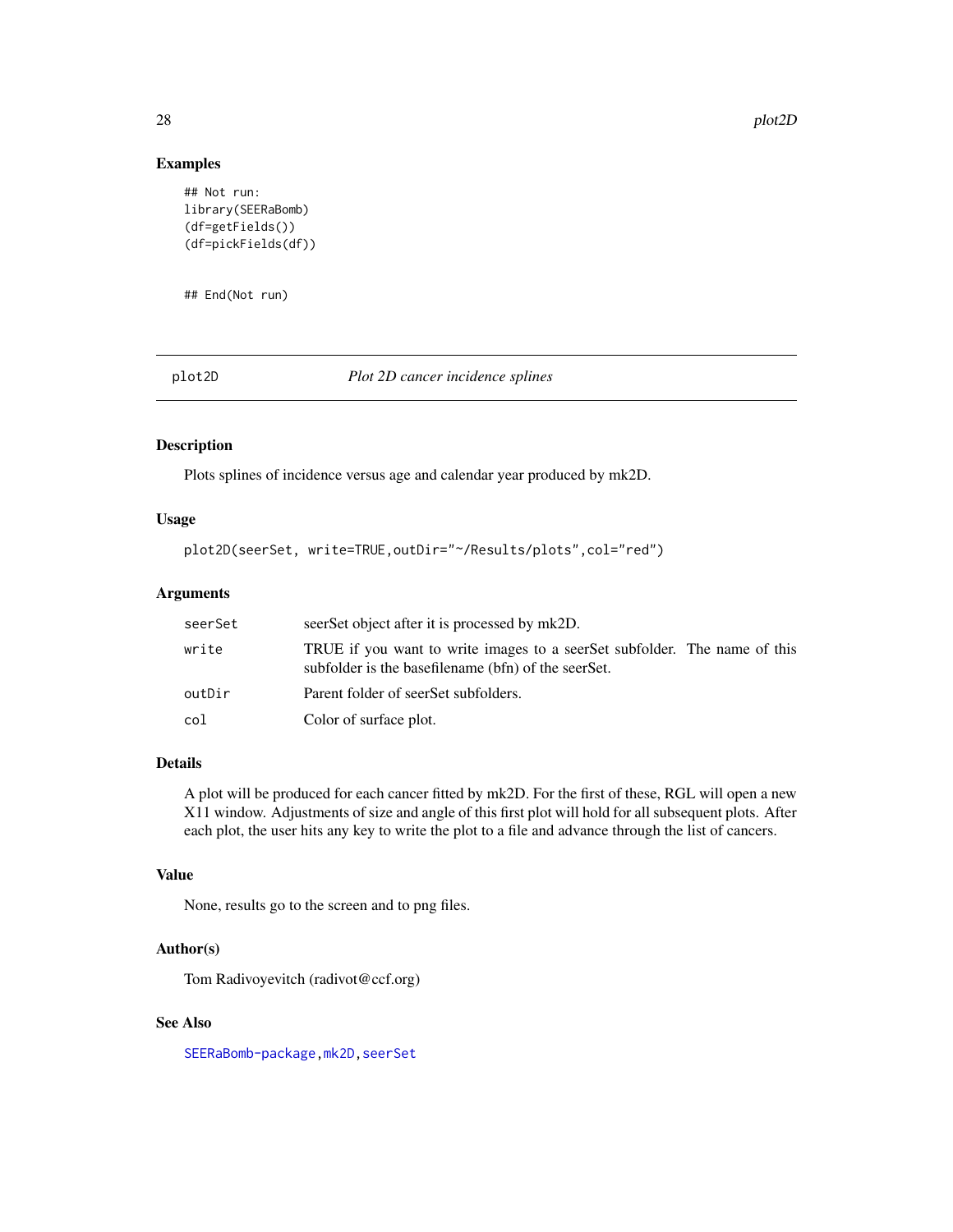# <span id="page-28-0"></span>riskVsAge 29

# Examples

```
## Not run:
library(SEERaBomb)
n=simSeerSet()
n=mk2D(n)
plot2D(n)
```
## End(Not run)

riskVsAge *Second cancer risk vs attained age after first cancer*

# Description

Computes absolute risk of 2nd cancers as a function of attained age after first cancer.

# Usage

```
riskVsAge(canc,firstS=c("NHL","HL","MM"),
                secondS=c("AML","MDS"),brksa=c(0,30,50,60,70,80))
```
# Arguments

| canc    | canc made by mkSEER().                                         |
|---------|----------------------------------------------------------------|
| firstS  | Character vector of first cancers of interest.                 |
| secondS | Character vector of second cancers of interest.                |
| brksa   | Vector of breaks in years used to form attained age intervals. |

# Value

data.frame with incidence vs age.

#### Note

This function was developed with support from the Cleveland Clinic Foundation.

# Author(s)

Tom Radivoyevitch (radivot@ccf.org)

#### See Also

[SEERaBomb-package](#page-1-1)[,mkSEER](#page-20-1)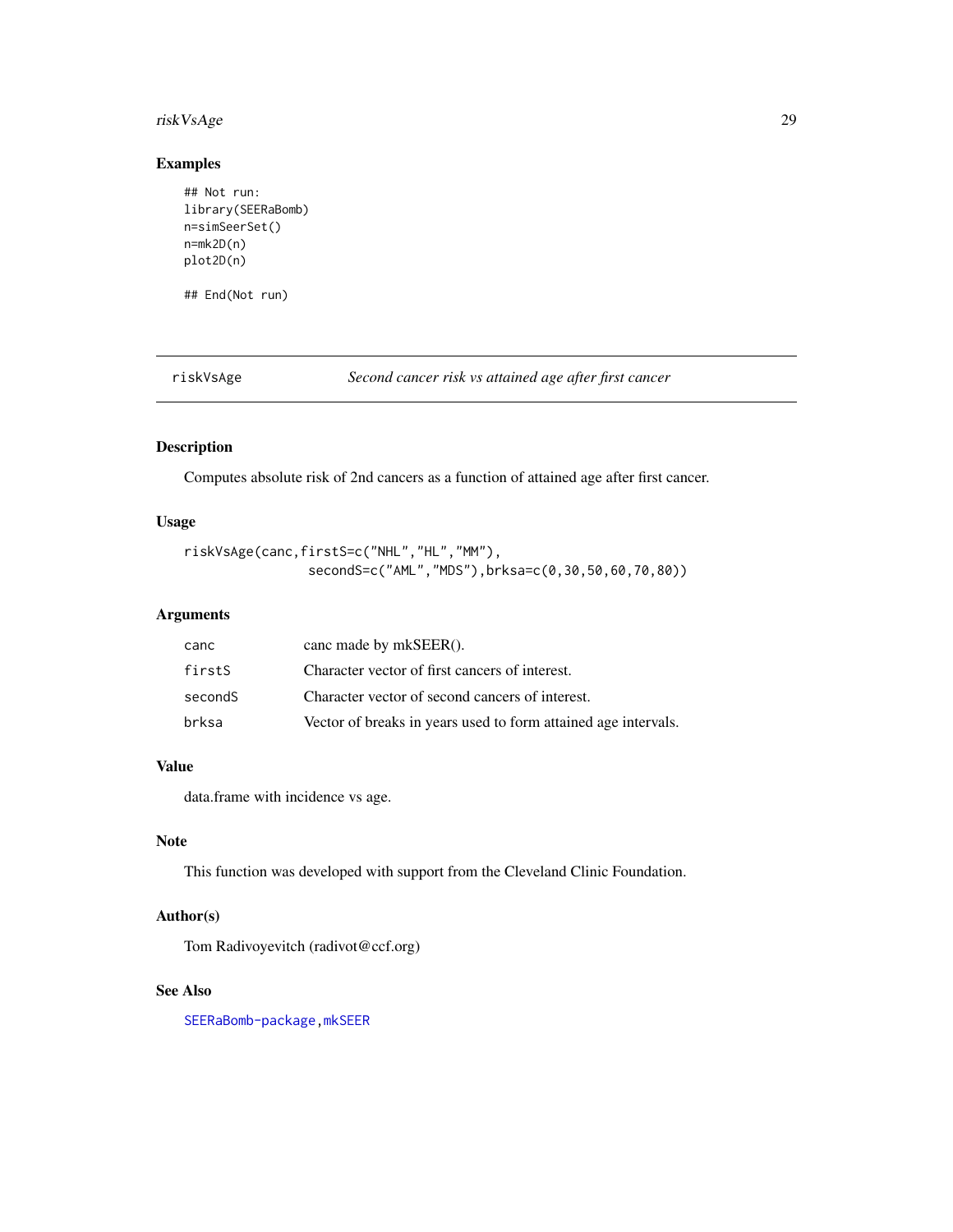<span id="page-29-1"></span><span id="page-29-0"></span>Creates a sex-specific list of cancer and population person year (PY) data frames, possibly specific to a race and interval of ages at diagnosis.

#### Usage

seerSet(canc,popsa,Sex, Race="pooled",ageStart=15,ageEnd=85)

#### Arguments

| canc             | Data frame of cancers that includes agedx, sex, race, yrdx, modx, surv and can-<br>cer. |
|------------------|-----------------------------------------------------------------------------------------|
| popsa            | Data frame of population PY at 1-year age resolution.                                   |
| Sex              | "male" or "female".                                                                     |
| Race             | "white", "black", "other", or "pooled" (default).                                       |
| ageStart, ageEnd |                                                                                         |
|                  | canc and popsa will be reduced to ages in ageEnd>age>=ageStart.                         |

#### Details

In the output: 1) 0.5 years is added to ages at diagnosis (agedx) to reverse SEER flooring to integers; 2) 0.5 months is added to survival months (again, to reverse flooring) before dividing by 12 to convert to years; 3) year of diagnosis integers are converted to reals by adding to them the month of diagnosis (modx) - 0.5 divided by 12 (note that a modx of 1 represents anytime in the month of January). If ageEnd>85, popsae (extended to ages up to 99) should be used as the input for popsa. If popsa is used, the age86 column of popsa will be replaced by an age column. The age86 and yrbrth columns of a canc are not used and will be removed if they happen to be present; users should manually remove any other columns not needed to minimize seerSet object sizes. Sex and race columns in inputs are removed from outputs as they are specified in other (scalar) seerSet elements. Also removed from canc are cancer factor levels not present for that sex.

# Value

A list containing sex specific subsets of canc and popsa and information regarding how they were reduced.

#### Author(s)

Tom Radivoyevitch (radivot@ccf.org)

# See Also

[SEERaBomb-package](#page-1-1), mk2D, [plot2D](#page-27-1)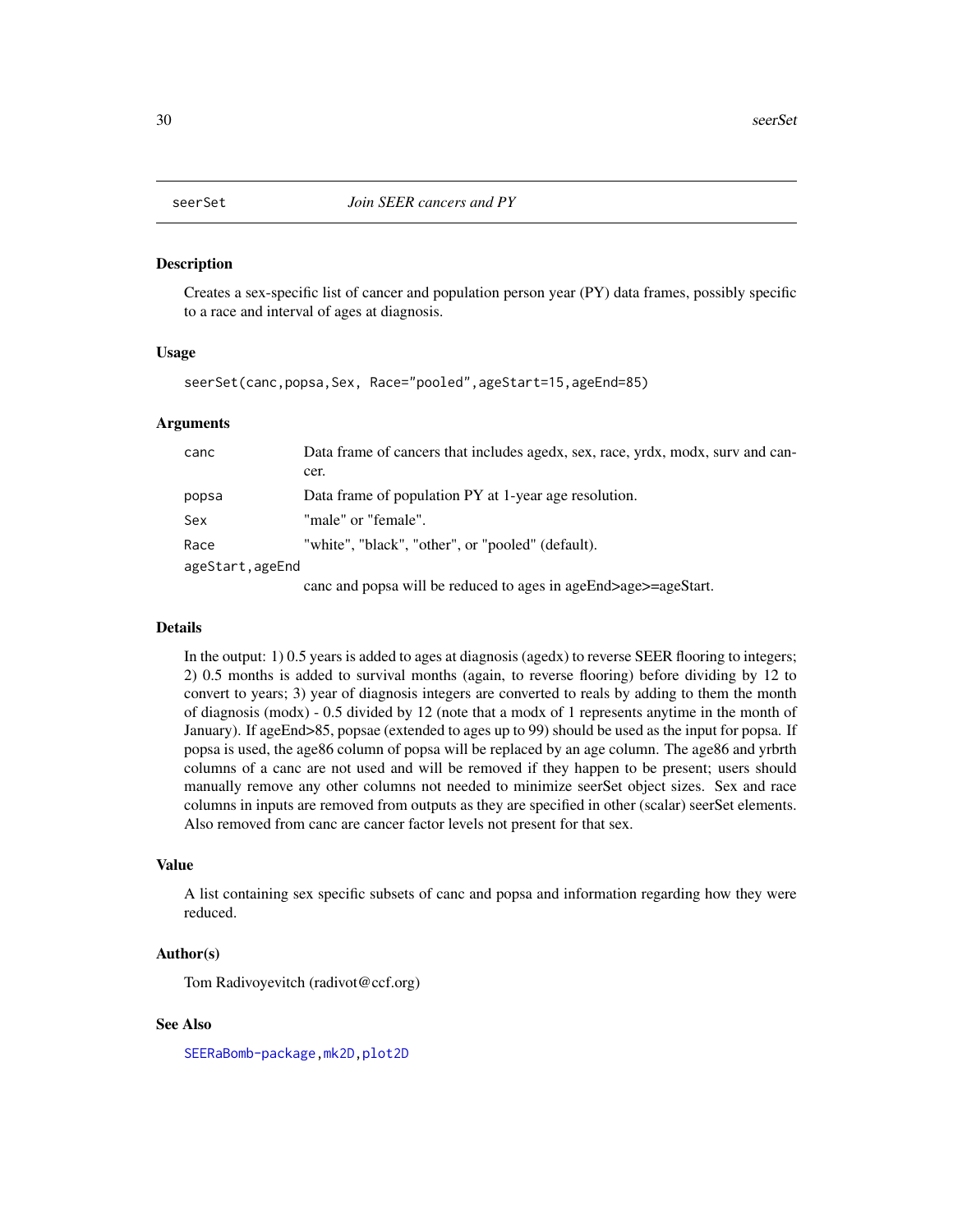#### <span id="page-30-0"></span>seerStats 31

#### Examples

```
## Not run:
library(SEERaBomb)
simSeerSet() # without data, a simulated seerSet
# else, with data ...
load("~/data/SEER/mrgd/cancDef.RData") #load in canc
load("~/data/SEER/mrgd/popsae.RData") # load in popsae
# trim columns
library(dplyr)
canc=canc%>%select(-reg,-recno,-agerec,-numprims,-COD,
          -age19,-age86,-radiatn,-ICD9,-db,-histo3)
popsae=popsae%>%select(-reg,-db)
seerSet(canc, popsae, Sex="male", ageStart=0, ageEnd=100)
```
## End(Not run)

seerStats *Summarize SEER data.*

#### Description

Shows numbers of cases per cancer in each SEER database and PY in each registry. Sexes are pooled.

#### Usage

```
seerStats(canc,popsa)
```
# Arguments

| canc  | Data frame of cancers that includes agedx and cancer columns. |
|-------|---------------------------------------------------------------|
| popsa | Data frame of population PY at 1-year age resolution.         |

#### Value

A list of 2 data.frames with sexes pooled, one of cases with cancer types as rows and as columns, databases, totals, cases >=100 years old or not, and numbers of first-, second-, third- and higher cancers. The second data.frame holds population PY, and PY-weighted ages, per registry.

# Author(s)

Tom Radivoyevitch (radivot@ccf.org)

## See Also

[SEERaBomb-package](#page-1-1), mk2D, [plot2D](#page-27-1)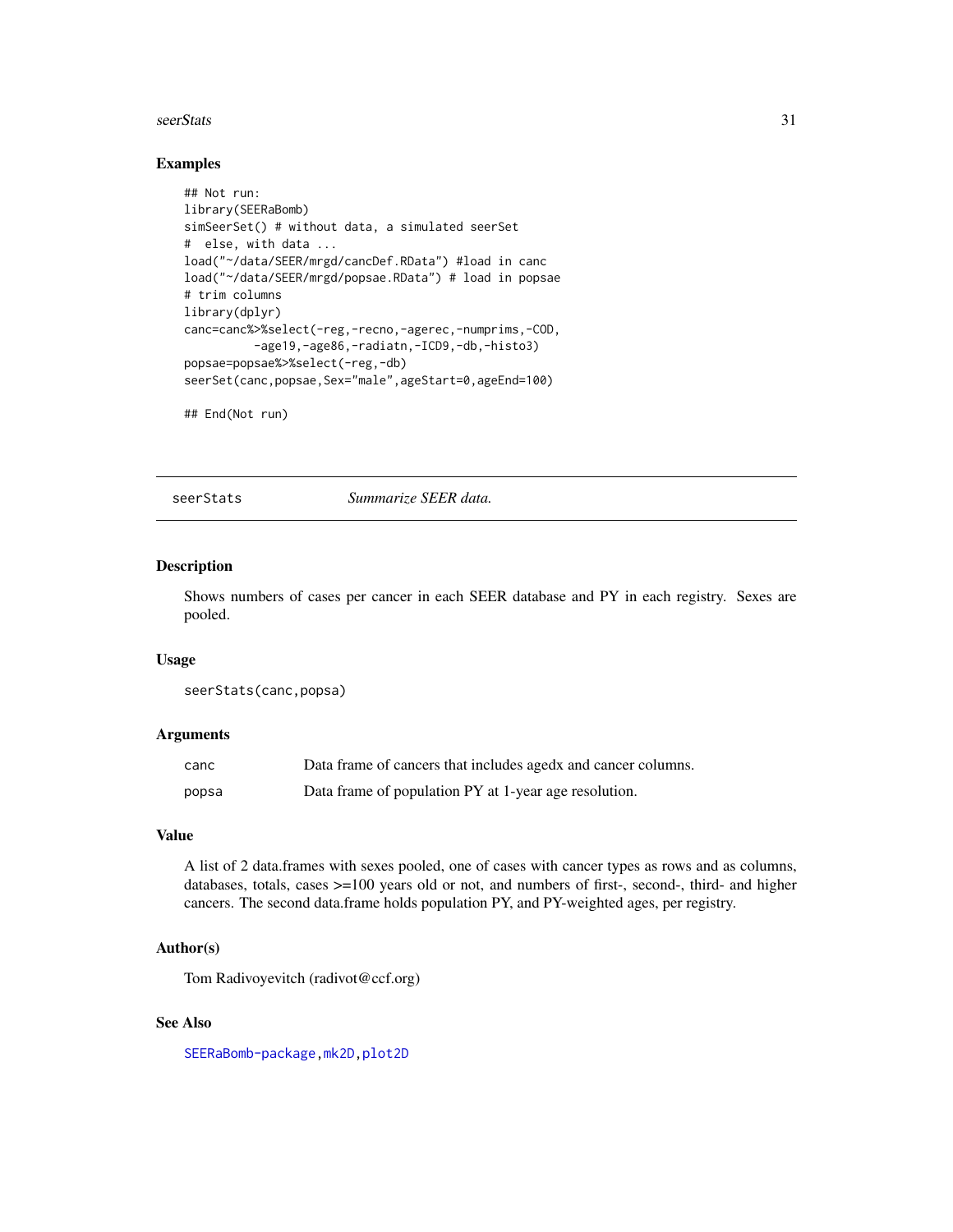#### 32 Sigurdson

#### Examples

```
## Not run:
library(SEERaBomb)
load("~/data/SEER/mrgd/cancDef.RData") #load in canc
load("~/data/SEER/mrgd/popsae.RData") # load in popsae
seerStats(canc,popsae)
```
## End(Not run)

Sigurdson *Chromosome translocation versus age data*

#### Description

This is chromosome translocation versus age data that is pooled across gender and race.

# Usage

data(Sigurdson)

# Format

A data frame named Sigurdson with the following columns.

age Age of donor of lymphocytes.

tlcn Total number of chromosomal translocations per 100 cell equivalents.

# Details

The data were obtained using FISH, see reference below. This dataset is loaded automatically with library(SEERaBomb). As such, the function data() is not needed.

# References

Sigurdson et al. Mutation Research 652 (2008) 112-121

# Examples

```
library(SEERaBomb)
with(Sigurdson,plot(age,tlcn,cex=2,cex.axis=2,cex.lab=2,las=1,cex.main=2,
              ylab="",main="Translocations per 100 cells"))
```
<span id="page-31-0"></span>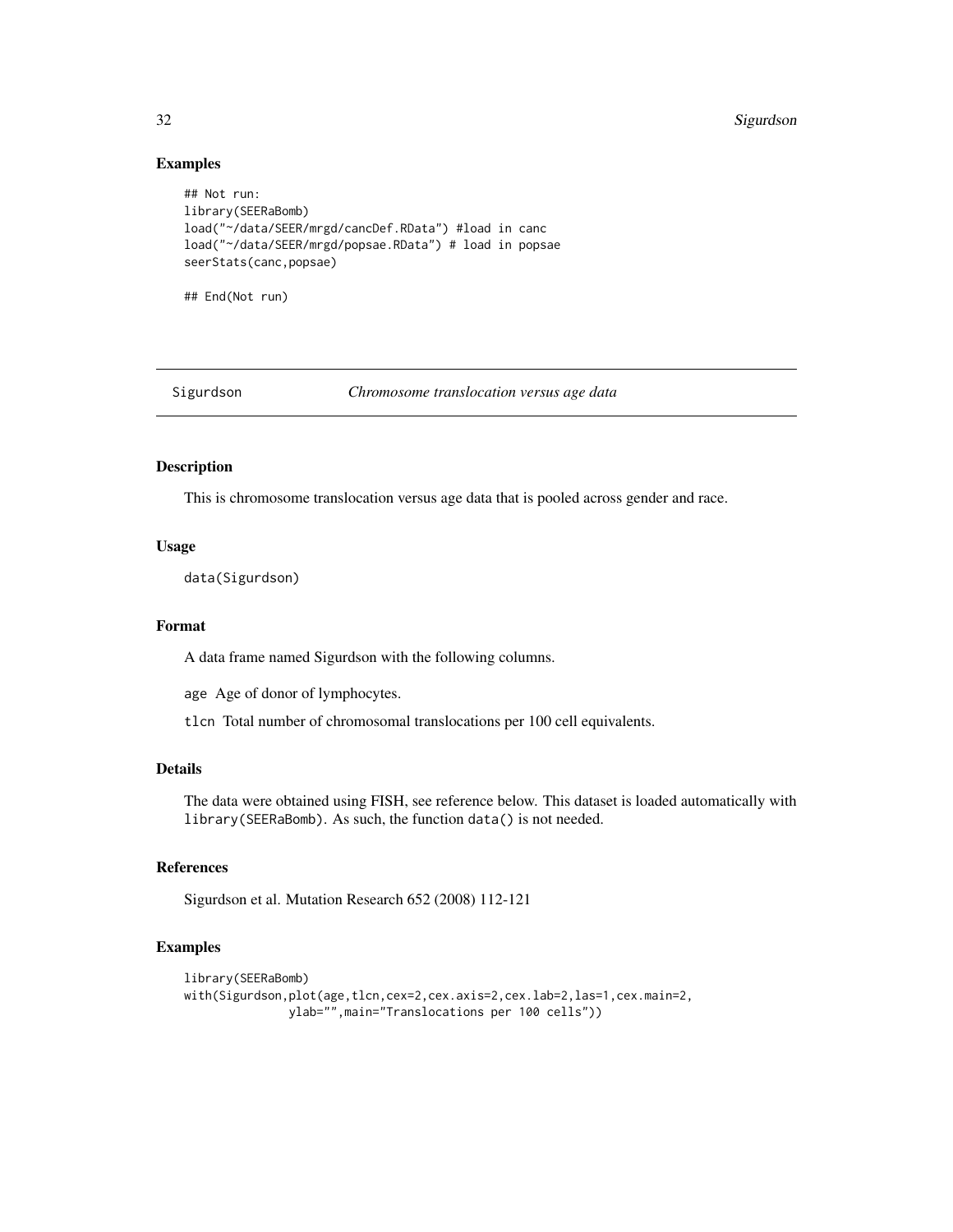<span id="page-32-0"></span>

Simulates data for two cancers, A and B.

#### Usage

```
simSeerSet(N=2e9,yearEnd=2016,ka=1e-5,kb=0.04,Ab=1e-5,
                 tauA=10,tauB=1,delay=1,period=4)
```
#### Arguments

| N       | Number of person years to simulate. Default is roughly that of SEER. |
|---------|----------------------------------------------------------------------|
| yearEnd | Most recent SEER year to simulate.                                   |
| ka      | Rate at which cancer A incidence increases linearly with age.        |
| kb      | Exponential aging rate constant for cancer B incidence.              |
| Ab      | Exponential amplitude for cancer B incidence.                        |
| tauA    | Survival mean in years for cancer A.                                 |
| tauB    | Survival mean in years for cancer B.                                 |
| delay   | Years until the beginning of the excess risk of B.                   |
| period  | Duration in Years of the excess risk of B.                           |

# Value

A simulated seerSet object with popsa filled using US 2000 Std population proportions and canc with cancers A and B where the incidence of A increases linearly with age and B increase exponentially in age. Survival times are assumed to be exponentially distributed with means of tauA years for A and tauB years for B. Radiation therapy of A is assumed to increase RR of B to 5 uniformly for period years after delay years.

#### Note

Supported by the Cleveland Clinic Foundation.

# Author(s)

Tom Radivoyevitch (radivot@ccf.org)

#### See Also

[SEERaBomb-package](#page-1-1), seerSet, [mk2D,](#page-13-1) [plot2D](#page-27-1)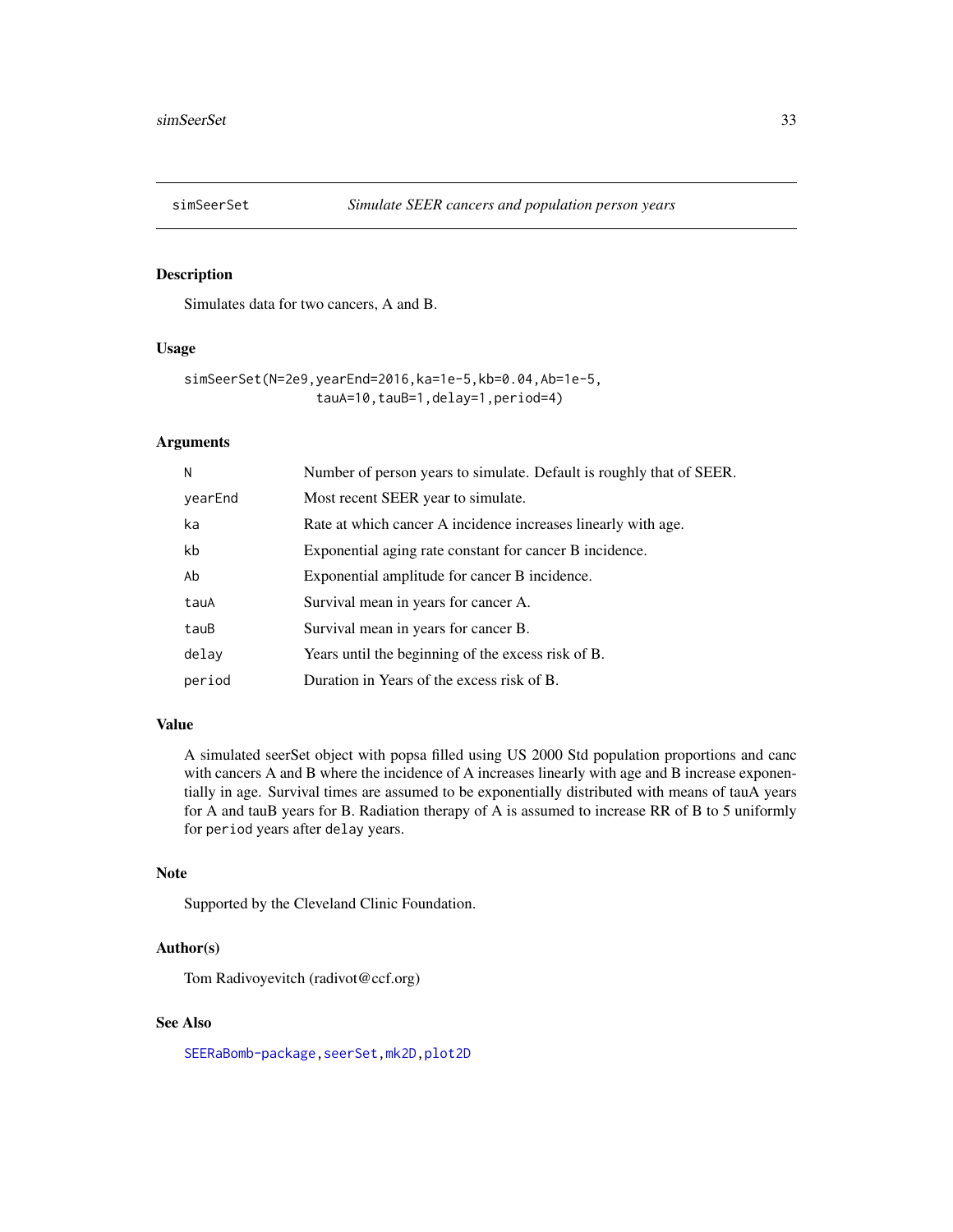# Examples

```
## Not run:
library(SEERaBomb)
n=simSeerSet()
n=mk2D(n,secondS="B")
mybrks=c(0,0.75,0.9,1.1,1.25,2,2.5,3,3.5,4,4.75,4.9,5.1,5.25,6)
n=tsd(n,brks=mybrks,trts=c("rad","noRad"))
D=mkDF(n)%>%filter(cancer1=="A")%>%select(t,RR,L=rrL,U=rrU,trt)
head(D,2)
library(ggplot2)
theme_update(legend.position = c(.8, .815),
             axis.text=element_text(size=rel(1.2)),
             axis.title=element_text(size=rel(1.3)),
             legend.title=element_text(size=rel(1.2)),
             legend.text=element_text(size=rel(1.2)))
g=qplot(x=t,y=RR,col=trt,data=D,geom=c("line","point"),
       xlab="Years Since First Cancer Diagnosis",ylab="Relative Risk")
g+geom_abline(intercept=1, slope=0)+geom_errorbar(aes(ymin=L,ymax=U,width=.05))
```
## End(Not run)

simSurv *Simulate Survival Times*

#### Description

Uses background mortality rates to simulate background survival time for matching sex, age and year.

# Usage

```
simSurv(d,mrt,rep=1,ltb=NULL,unif=TRUE)
```
## Arguments

| d    | Data frame containing sex, agedx, yrdx, surv, and status columns of observed<br>data.                                  |
|------|------------------------------------------------------------------------------------------------------------------------|
| mrt  | Mortality data binary made by mkMrt().                                                                                 |
| rep  | Number of simulated replicates of each observed case.                                                                  |
| ltb  | Life table data binary made by mkLT(). Default of NULL $\Rightarrow$ skip it.                                          |
| unif | TRUE $\Rightarrow$ death time in final year is uniform random draw. False $\Rightarrow$ death at<br>mid-point of year. |

#### Value

Input d with simulation rows added below it, identified as "simulated" in a new column called type.

<span id="page-33-0"></span>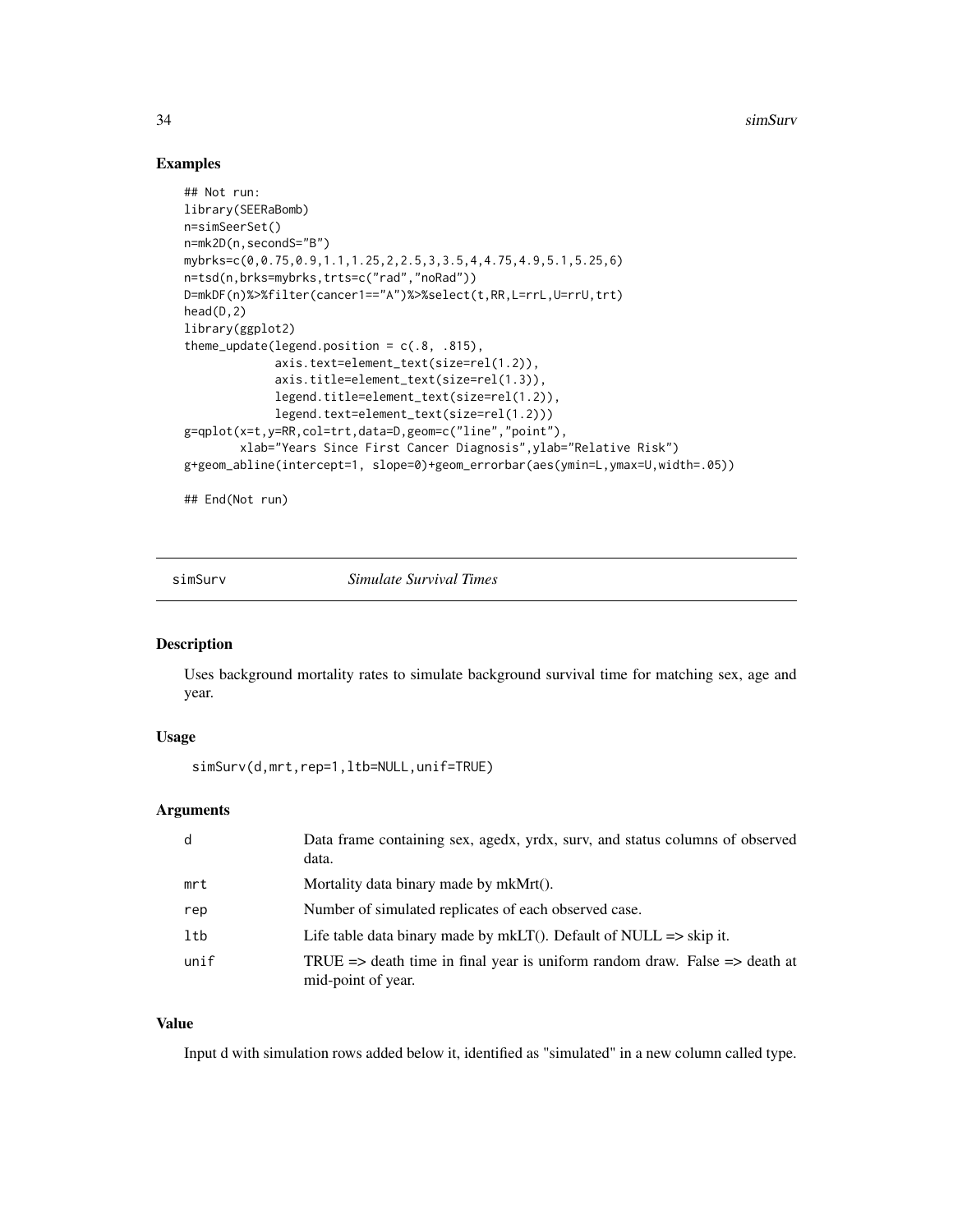#### <span id="page-34-0"></span>stdUS 35

# Author(s)

Tom Radivoyevitch (<radivot@ccf.org>)

# See Also

[SEERaBomb-package](#page-1-1), mkSEER

#### Examples

```
## Not run:
library(SEERaBomb)
mkLT()
load("~/data/usMort/ltb.RData")
tail(ltb$Female)
```
## End(Not run)

stdUS *The standard population of the US in 2000*

# Description

The US population in 2000 for ages up to 100 years. Sexes are pooled.

#### Usage

stdUS

# Format

A data frame with the following columns.

age Sigle-year resolution ages up to 100.

pop The population within each age group.

prop Proportion of the total population within each age group.

#### Details

This population data can be used to map age specific incidence rate vectors into summarizing scalars. It allows cancer incidence rates across different SEER registries to be compared without concerns of differences in age distributions of the populations.

# References

<http://seer.cancer.gov/stdpopulations/>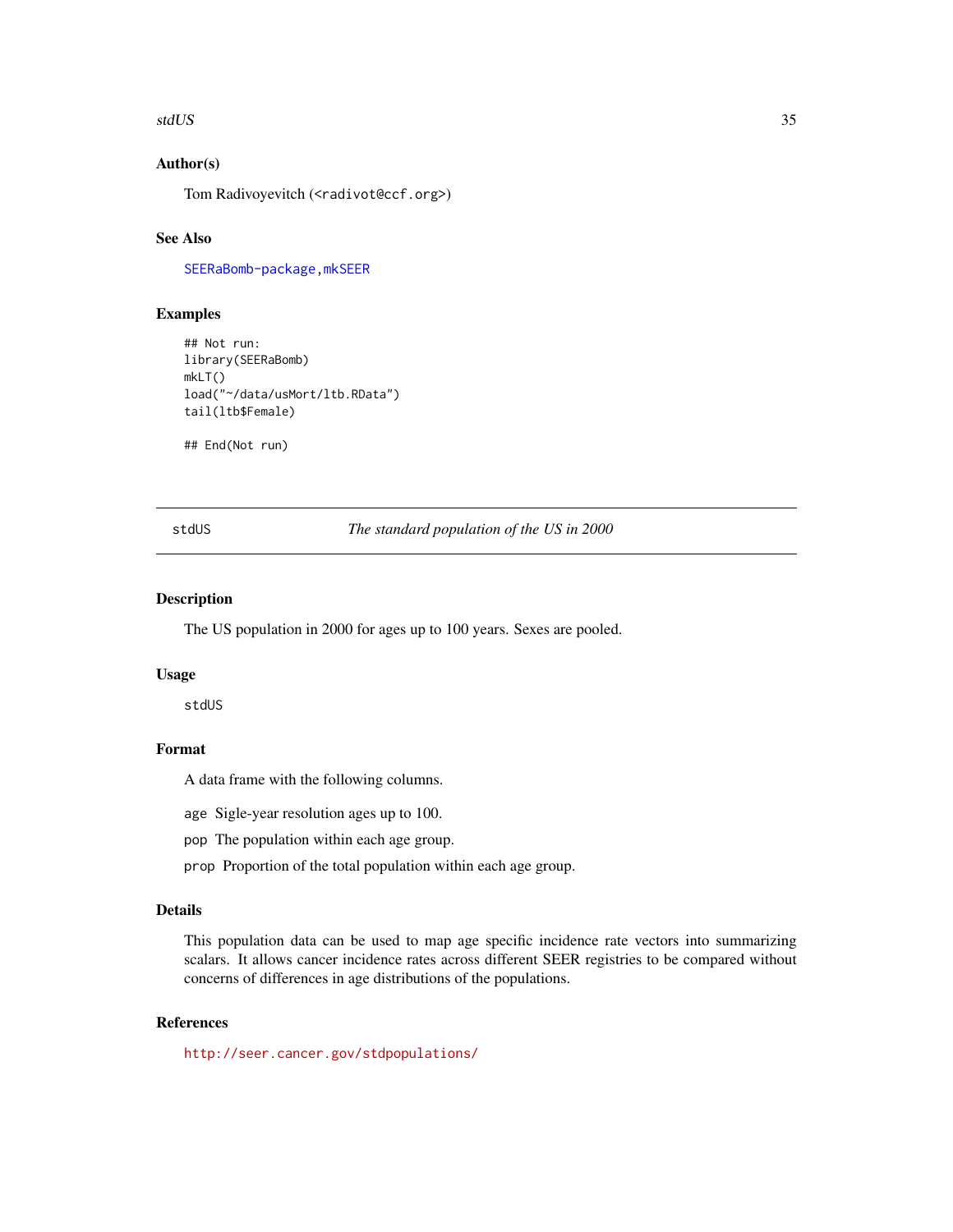# Examples

```
library(SEERaBomb)
with(stdUS,plot(age,pop/1e6,type="l",xlab="Age",
     ylab="People (Millions)",main="US Population in 2000"))
library(dplyr)
stdUS%>%filter(age>=85)%>%summarize(weighted.mean(age,w=pop))
### so ave age >=85.0 is 89.4
```
summary.seerSet *Summary of seerSet object*

# Description

Creates a data.frame of cases and median ages and survival times for each cancer and treatment type.

#### Usage

```
## S3 method for class 'seerSet'
summary(object, ...)
```
# Arguments

| object                  | seerSet object produced by seerSet().          |
|-------------------------|------------------------------------------------|
| $\cdot$ $\cdot$ $\cdot$ | Included to match arg list of generic summary. |

# Value

A list that includes: a data.frame of cases, median ages at diagnosis, and survival times, in years, for each cancer and treatment type; a data.frame of person-years by year; and smaller things such as a title, sex, race, and notes. The resulting list is set to class seerSet.summary which has a print method.

#### Author(s)

Tom Radivoyevitch (radivot@ccf.org)

# See Also

[SEERaBomb-package](#page-1-1), mk2D, [plot2D](#page-27-1)

<span id="page-35-0"></span>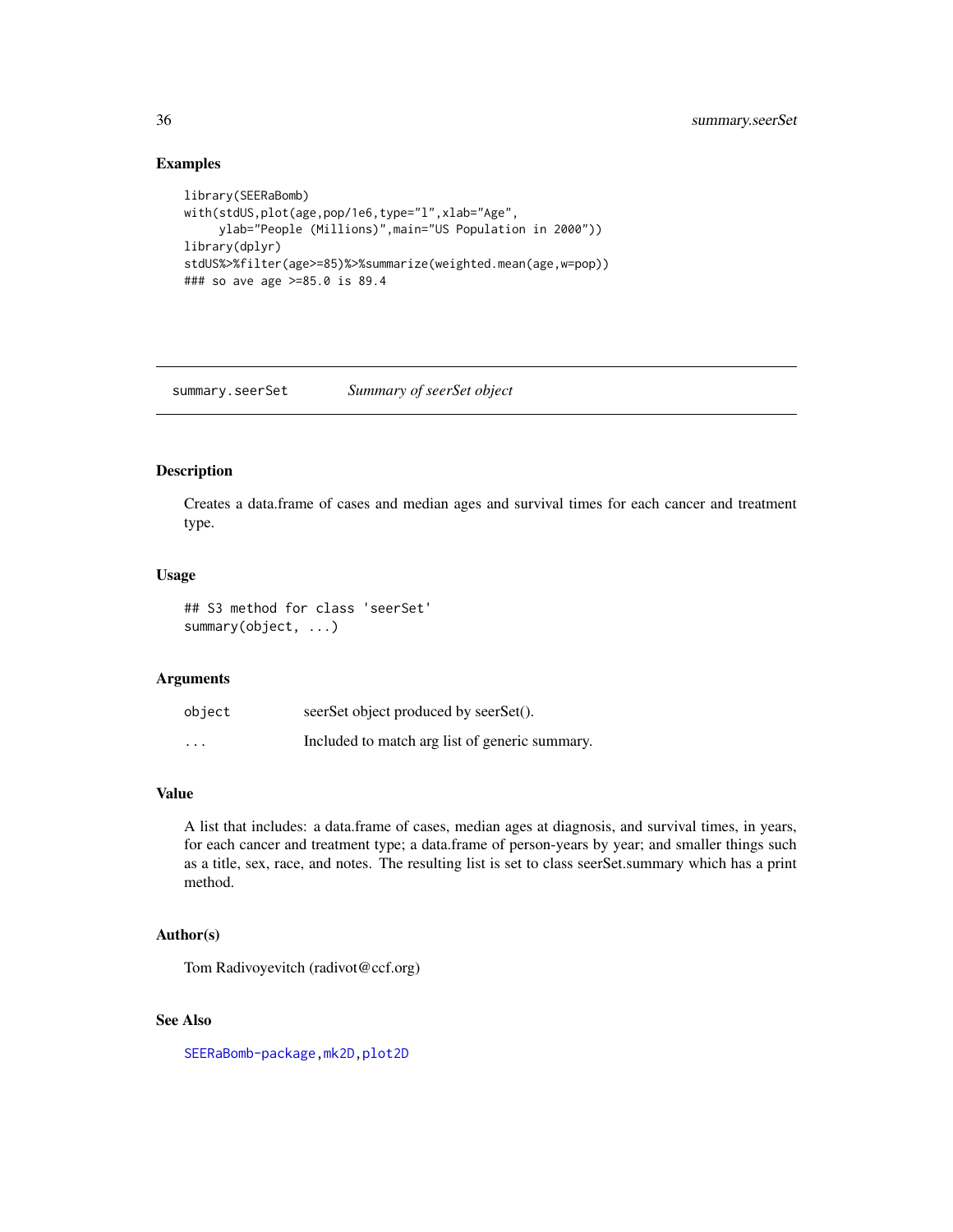# summary.seerSet 37

## Examples

```
## Not run:
library(SEERaBomb)
load("~/data/SEER/mrgd/cancDef.RData") #load in canc
load("~/data/SEER/mrgd/popsae.RData") # load in popsae
canc=canc%>%select(casenum,race:yrdx,surv,cancer,trt,id)
popsa=popsae%>%group_by(db,race,sex,age,year)%>%summarize(py=sum(py)) # sum on regs
pm=seerSet(canc,popsa,Sex="male",ageStart=0,ageEnd=100) #pooled (races) male seerSet
pm # no print method for seerSet object, so we see the list
(x=summary(pm)) # print renders summary and plot of PY
class(x)<-NULL #if you want to see the list as is, kill its class.
x # It then goes through the regular print method for lists.
```
## End(Not run)